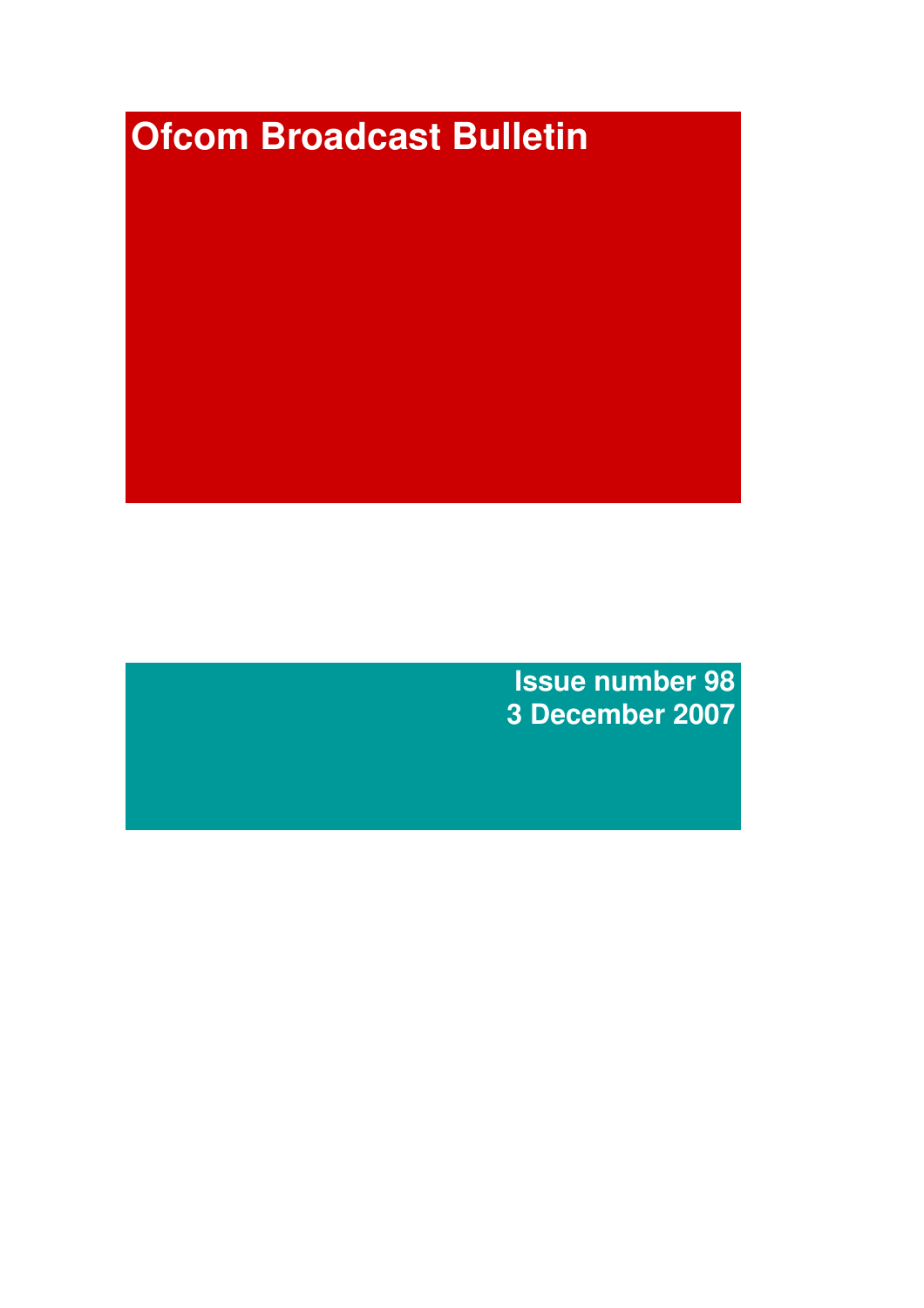# **Contents**

| Introduction                                                                                           | 3  |
|--------------------------------------------------------------------------------------------------------|----|
| <b>Standards cases</b>                                                                                 |    |
| <b>Notice of Sanction</b>                                                                              |    |
| <b>Connection Makers Ltd</b><br>Babeworld TV, 12 February 2007                                         | 4  |
| <b>In Breach</b>                                                                                       |    |
| <b>Cops on Camera</b><br>Bravo, 4 August 2007, 20:00                                                   | 5  |
| <b>Looking for the Actual Person</b><br>Bangla TV, 10 May 2007, 16:00<br>Jyoti                         | 6  |
| Bangla TV, 16 July 2007, 12:00                                                                         |    |
| Jon Gaunt - Bosch Breakfast Show promotion<br>talkSPORT, 11 October 2007, 10:30                        | 8  |
| Not in Breach                                                                                          |    |
| <b>Bringing Up Baby</b><br>Channel 4, 25 September to 16 October 2007, 21:00                           | 10 |
| <b>Note to Broadcasters</b>                                                                            |    |
| Revised guidance concerning society lotteries                                                          | 16 |
| <b>Fairness &amp; Privacy cases</b>                                                                    |    |
| Not Upheld                                                                                             |    |
| <b>Complaint by Mr Kaiser Nisar</b><br>News Bulletin, Sunrise Radio 103.2FM (Yorkshire), 23 March 2006 | 18 |
| Other programmes not in breach/outside remit                                                           | 22 |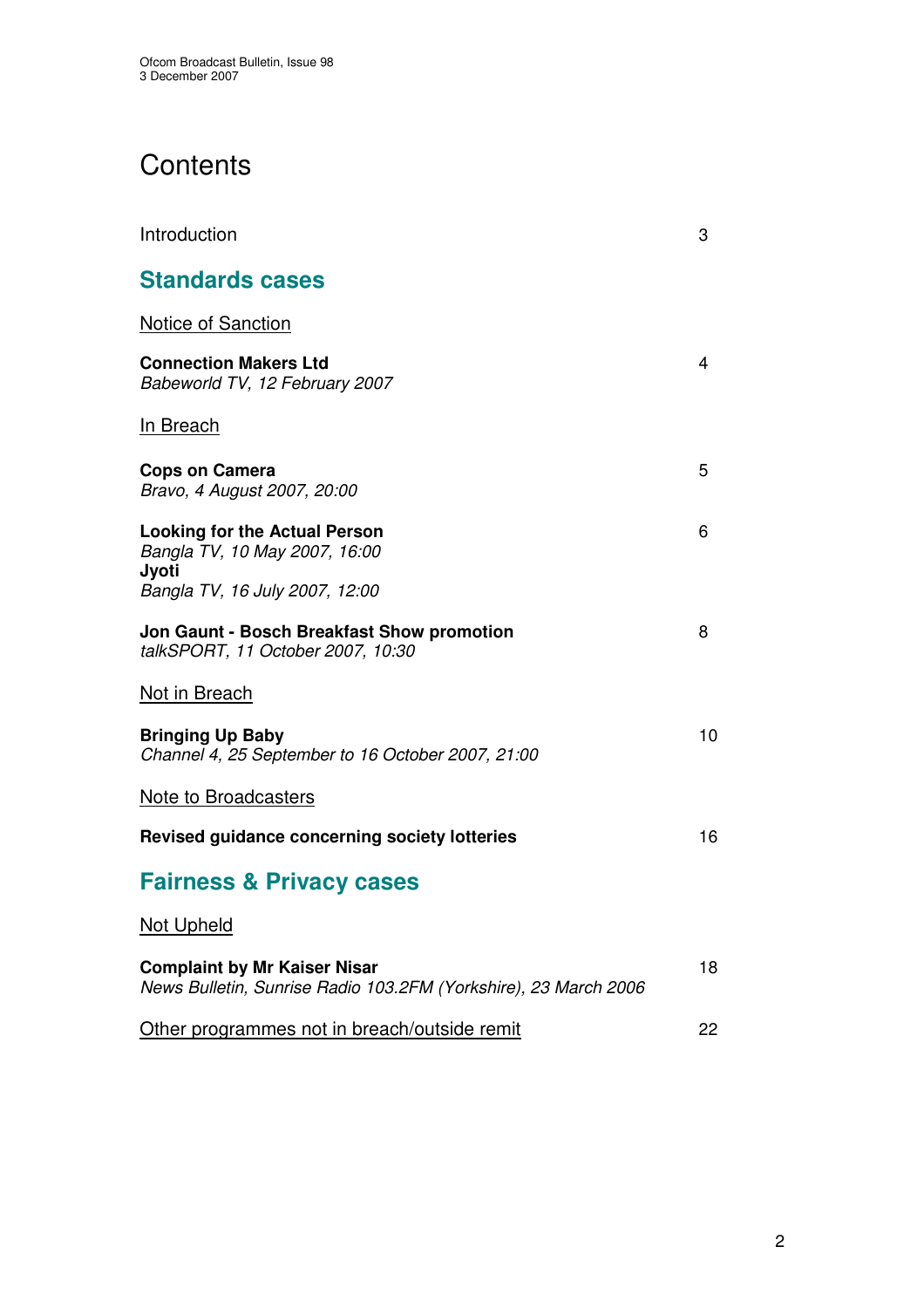# Introduction

Ofcom's Broadcasting Code ("the Code") took effect on 25 July 2005 (with the exception of Rule 10.17 which came into effect on 1 July 2005). This Code is used to assess the compliance of all programmes broadcast on or after 25 July 2005. The Broadcasting Code can be found at http://www.ofcom.org.uk/tv/ifi/codes/bcode/

The Rules on the Amount and Distribution of Advertising (RADA) apply to advertising issues within Ofcom's remit from 25 July 2005. The Rules can be found at http://www.ofcom.org.uk/tv/ifi/codes/advertising/#content

From time to time adjudications relating to advertising content may appear in the Bulletin in relation to areas of advertising regulation which remain with Ofcom (including the application of statutory sanctions by Ofcom).

It is Ofcom policy to state the full language used on air by broadcasters who are the subject of a complaint. Some of the language used in Ofcom Broadcast Bulletins may therefore cause offence.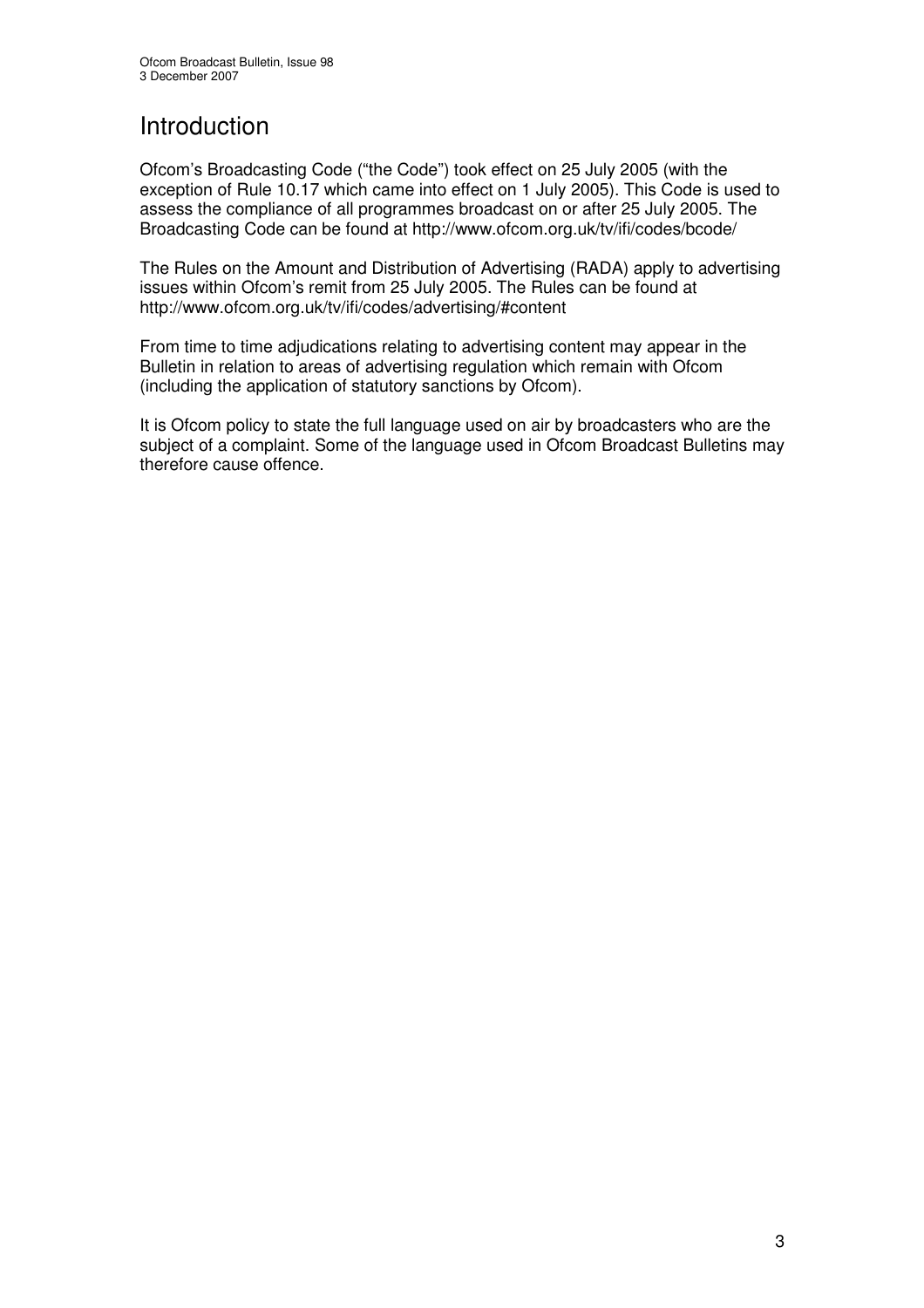# **Standards cases**

## **Notice of Sanction**

## **Connection Makers Ltd**

*Babeworld TV, 12 February 2007*

On 29 November 2007, Ofcom published its decision to impose a statutory sanction on Connection Makers Ltd ("Connection Makers"), in respect of its service Babeworld TV, for seriously and repeatedly failing to ensure compliance with the Code. Babeworld TV is a so-called 'babe' channel, which shows mainly 'live' programmes using female presenters (described as "babes"), who invite viewers to contact them using premium rate services ("PRS"). The service was found in breach of the following Code rules:

- 1.2 (protection of under eighteens);
- 1.3 (scheduling children);
- 1.24 ('adult-sex' material);
- 2.1 (generally accepted standards);
- 2.3 (material that may cause offence must be justified by context);
- 10.2 (separation of advertising and programming); and
- 10.3 (products and services must not be promoted in programmes).

Ofcom found Connection Makers in breach of these rules due to the following conduct:

- failure to protect viewers under the age of 18 by broadcasting sexually explicit content, that was unsuitable for broadcast on a free-to-air unencrypted channel, soon after the 21:00 watershed (breaches of Rules 1.2, 1.3 and 1.24);
- broadcasting sexually explicit content contrary to viewer expectations for a free-to-air unencrypted channel (breaches of Rules 2.1 and 2.3); and
- failure to separate advertising from programme content by promoting a premium rate telephone service (that neither contributed to the programme nor met the definition of programme-related material) within programme time.

For the reasons set out in the adjudication, Ofcom imposed a financial penalty of **£25,000** on Connection Makers (payable to HM Paymaster General).

The full adjudication can be found at: **http://www.ofcom.org.uk/tv/obb/ocsc\_adjud/babeworld.pdf**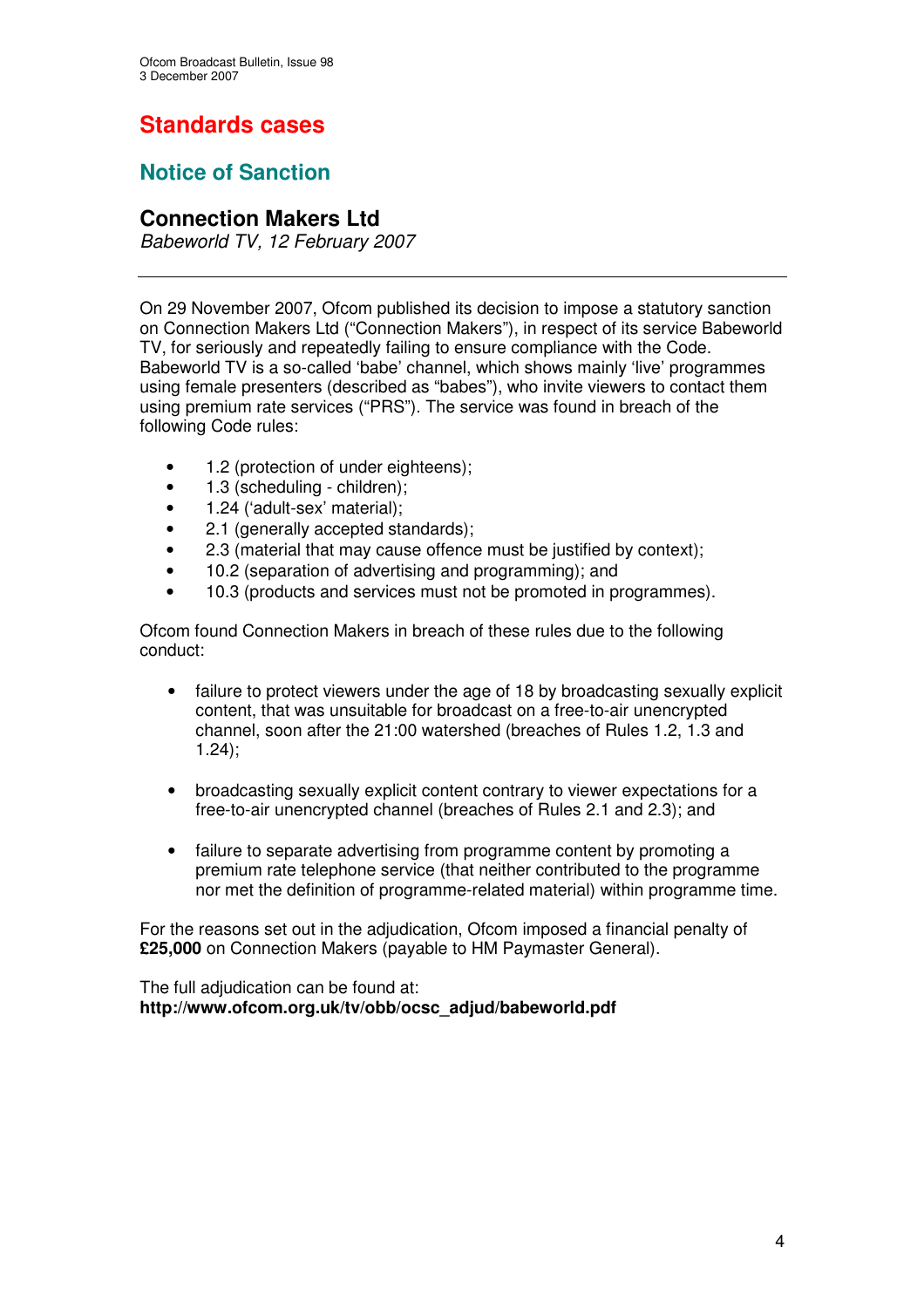## **In Breach**

**Cops on Camera** *Bravo, 4 August 2007, 20:00*

#### **Introduction**

*Cops on Camera* is a series that follows the work of police forces. The episode broadcast on 4 August 2007 on Bravo featured footage of a police car chasing a suspect. During the sequence, flashing lights were reflected off the windscreen of the police car. Ofcom received a complaint from a viewer who felt that the flashing lights could have led to photosensitive seizures.

Certain types of flashing images may trigger seizures in viewers who are susceptible to photosensitive epilepsy ("PSE"). Rule 2.13 of the Code therefore states that: "Broadcasters must take precautions to maintain a low level of risk to viewers who have PSE. Where it is not reasonably practicable to follow the Ofcom guidance…and where broadcasters can demonstrate that the broadcasting of flashing lights and/or patterns is editorially justified, viewers should be given an adequate verbal and also, if appropriate, text warning at the start of the programme or programme item".

Ofcom requested a statement from Virgin Media TV (which is responsible for compliance for Bravo) in relation to Rule 2.13.

#### **Response**

Virgin Media TV said that before its Compliance team views and edits programmes, material is scanned for flashing images. However, in the case of the *Cops on Camera* episode complained of, errors that occurred in the scanning were missed and the material was aired unaltered, without a warning prior to transmission. Following the complaint, Virgin Media TV scanned the sequence in question and confirmed that the machine used to monitor material triggered a warning. Virgin Media TV described the incident "as an unacceptable failure", regretted that a warning was not broadcast and apologised.

In the light of the complaint, Virgin Media TV said that it improved its monitoring of flashing images and will not air the episode again unless the sequence in question can be amended to comply with Ofcom guidelines.

#### **Decision**

Ofcom has drawn up guidelines<sup>1</sup> to reduce the risk to viewers who are susceptible to PSE. In view of the potential harm which can be caused, broadcasters must exercise care when broadcasting sequences which contain flashing images.

Ofcom tested the sequence complained of and found that there were numerous occasions when the flash brightness, frequency and screen area exceeded the guidelines. The sequence was therefore clearly in breach of Rule 2.13.

#### **Breach of Rule 2.13**

<sup>1</sup> Guidance is available at http://www.ofcom.org.uk/tv/ifi/guidance/bguidance/guidance2.pdf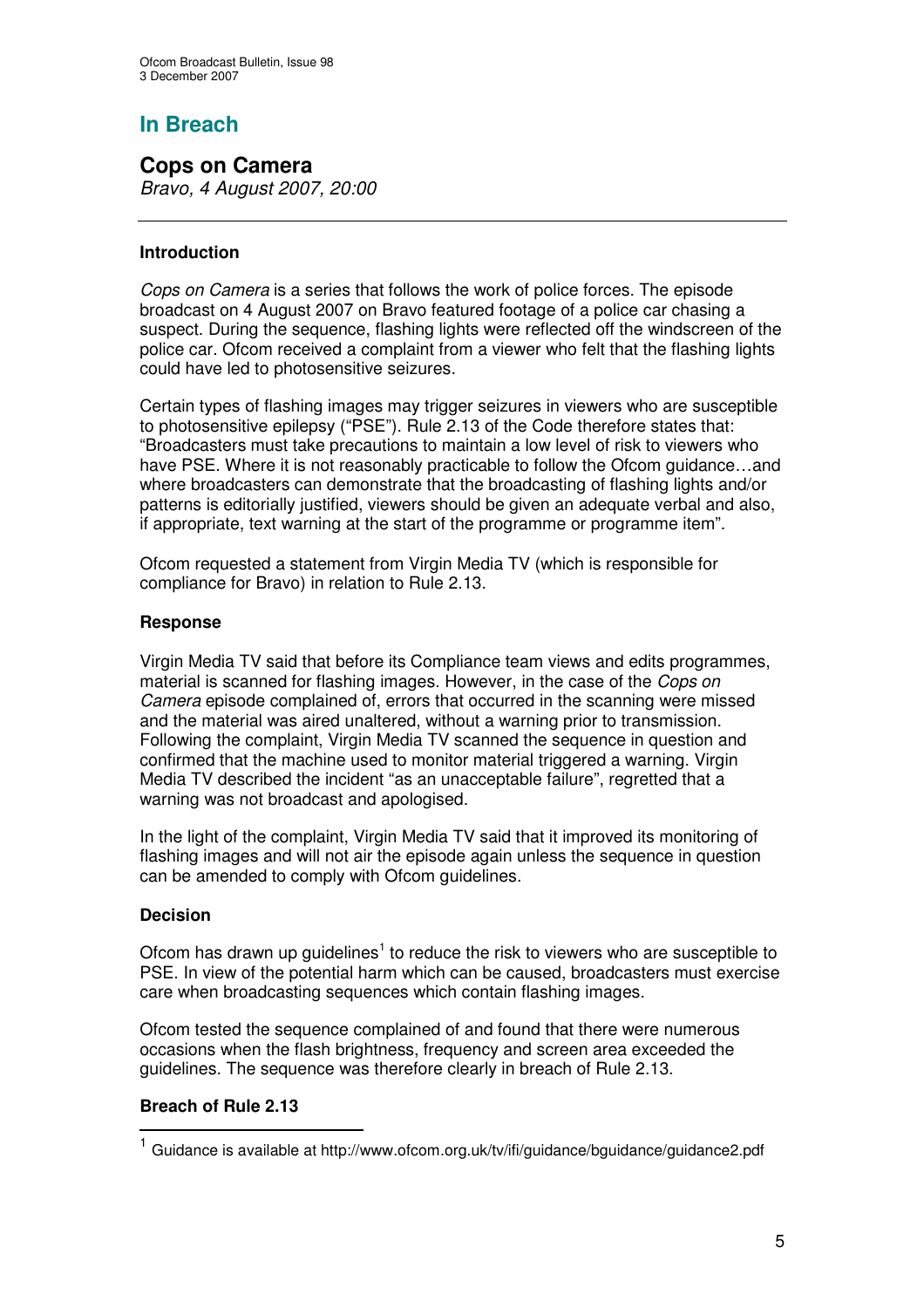# **Looking for the Actual Person**

*Bangla TV, 10 May 2007, 16:00* **Jyoti** *Bangla TV, 16 July 2007, 12:00*

#### **Introduction**

*Looking for the Actual Person* is a soap opera broadcast on Bangla TV. On 10 May 2007, throughout an episode of the programme, a scroll bar appeared with a mix of news and advertisements. This lasted for more than 20 minutes. The bar was placed across (and very low down) the screen. A viewer complained that the scrolled information contained advertisements and not just material related to the programme.

Rule 10.2 of the Code requires broadcasters to, "ensure that the advertising and programme elements of a service are kept separate". Rule 1.2 of the Rules on the Amount and Distribution of Advertising (RADA) states that, "in any one clock hour there must be no more than 12 minutes of advertising spots and/or teleshopping spots".

Ofcom sought a recording of Bangla TV's output for 10 May 2007 between 16:00 and 17:00, which showed that the bar was scrolling in other programmes. During this hour there were also two advertising breaks of approximately six minutes each.

We therefore requested the broadcaster's comments with regard to Rule 10.2 of the Code and Rule 1.2 of RADA.

#### **Response**

Bangla TV said the scrolled advertisements were broadcast by mistake, due to human error, and it had taken steps to ensure no scrolled advertising would in future be featured "during the news hour". The broadcaster added that any future scrolled material in this period would be only a "summary of lead news". However, it believed that the duration of its advertising breaks between 16:00 and 17:00 on 10 May 2007 complied with Ofcom's requirements. It added that the remaining promotional material broadcast in that same period comprised only trails of future Bangla TV output.

#### **Decision**

The material broadcast between 16:00 and 17:00 on 10 May 2007 included two commercial breaks. These contained a total of 12 minutes of advertisements – the maximum permitted under RADA Rule 1.2. However, the scrolled information screened in the same hour also contained a significant quantity of advertising. Bangla TV's output therefore exceeded the total amount of advertising minutage permitted in any one hour, in breach of RADA Rule 1.2.

Broadcasters may scroll additional editorial material across the screen during programming time. However, in this case, the material scrolled during programmes broadcast between 16:00 and 17:00 on 10 May 2007 contained a mix of programming (news editorial) and spot advertisements. The scrolled material included, for example, sample rates of a specified currency supplier, the promotion of a lotion to stop hair loss, cricket results, news of Tony Blair's resignation and an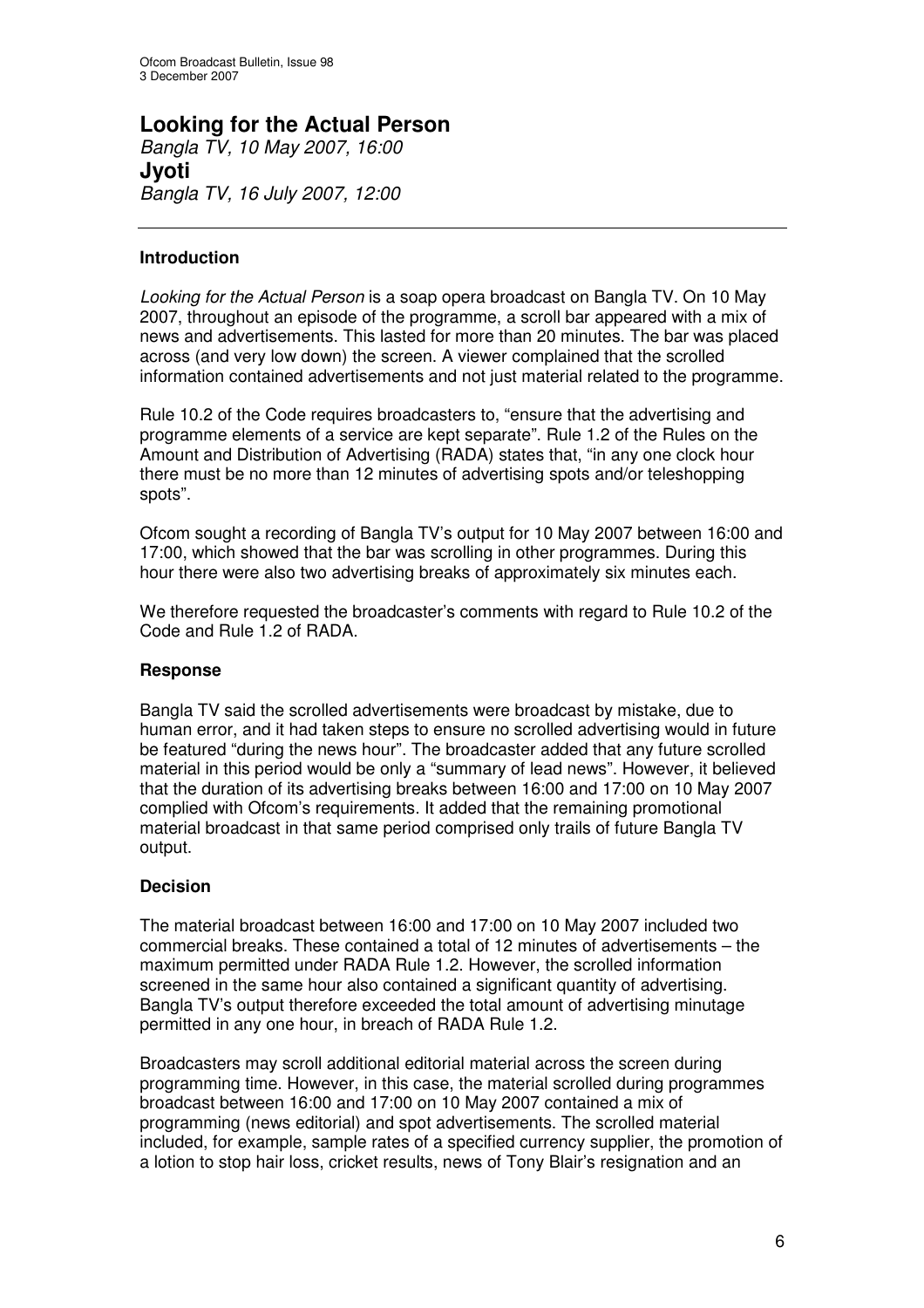invitation to invest in a new airline. The news and advertising elements on 10 May 2007 were not clearly separated, in breach of Rule 10.2 of the Code.

We noted Bangla TV's assurance concerning future output. However, Ofcom sampled the channel's output on 16 July 2007 to verify the position. As a result we discovered another drama (*Jyoti*), throughout which a mix of news and advertising was scrolled. We therefore requested Bangla TV's comments and a recording of the relevant hour of output. In response, Bangla TV apologised but again claimed to have broadcast the scrolled material in error. We found the hour of output provided was similar to the previous material we had considered and this breached RADA Rules 1.2 and 10.2 of the Code for similar reasons.

This raised serious concerns. The broadcaster's compliance procedures to ensure the separation of advertising from editorial had failed and there had been breaches of the Code on both 10 May and 16 July 2007. Further, Bangla TV had breached Rule 10.2 previously, in October 2006 (see Ofcom Broadcast Bulletin 82, at http://www.ofcom.org.uk/tv/obb/prog\_cb/obb82/).

Bangla TV apologised again for its errors in compliance, and outlined staffing changes and a detailed, regular and ongoing training schedule that it had put in place to ensure much greater awareness of Ofcom's Code requirements among all Bangla TV's editorial, marketing and transmission staff.

While Ofcom considers the broadcaster is making efforts to ensure future compliance, we view Bangla TV's compliance failures as serious, especially given its repeated breaches of Rule 10.2. Ofcom will consider taking further regulatory action in the event of any future Code breach.

#### **Breaches of Rule 1.2 of RADA and Rule 10.2 of the Code**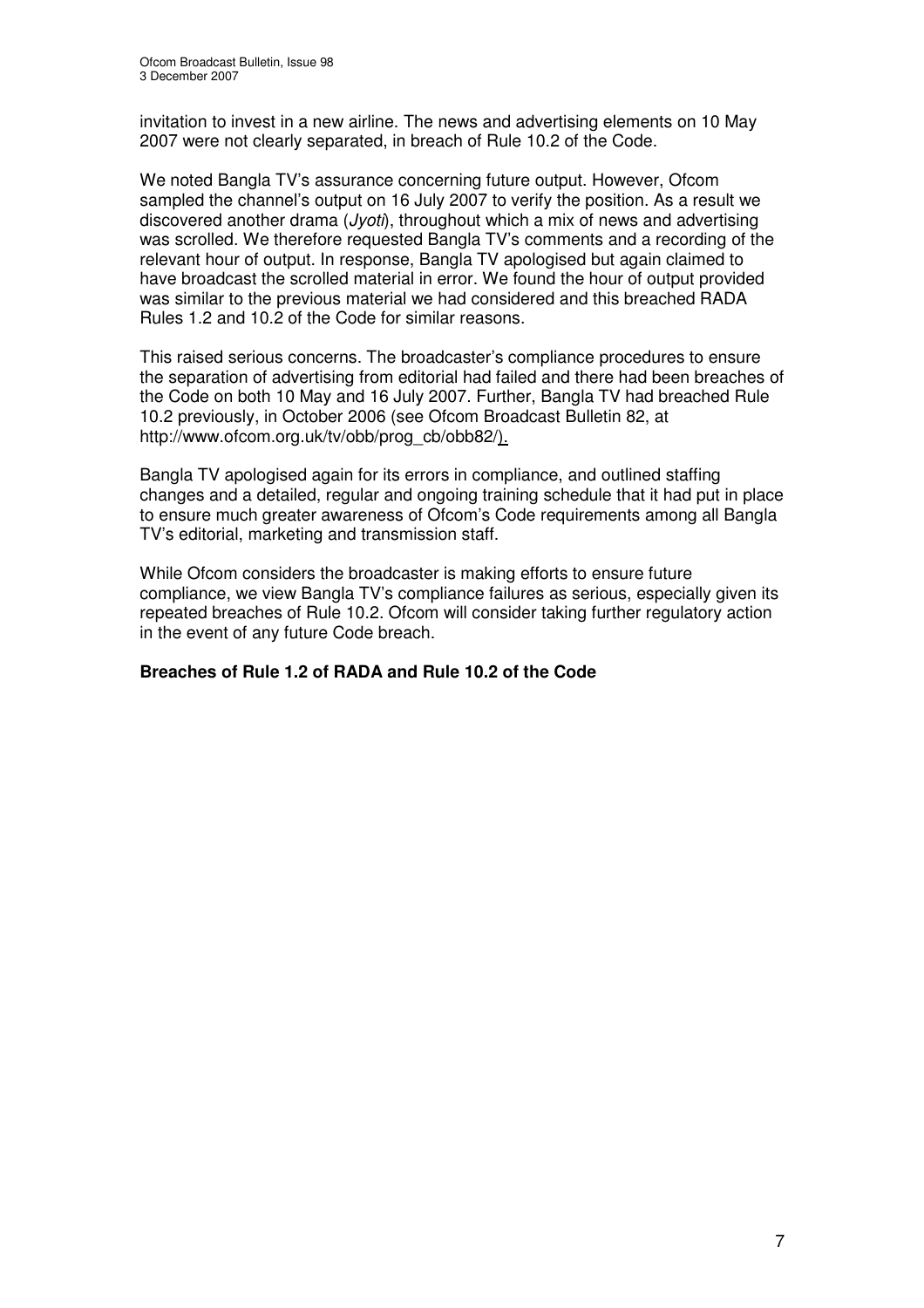## **Jon Gaunt - Bosch Breakfast Show promotion**

*talkSPORT, 11 October 2007, 10:30*

#### **Introduction**

During this short promotional trailer for the breakfast programme, broadcast during the *Jon Gaunt* show on 11 October 2007, a female voice says *"… and here is the news, mother-crushers…!!!!".*

Ofcom received a complaint from a listener who, on hearing the words broadcast on that day, believed the term "mother-fuckers" was used not "mother-crushers". The complainant felt that even if the term was not actually "mother-fuckers" it sounded so similar that it caused the same degree of offence.

Ofcom asked for comments in relation to Rule 2.3 of the Code (generally accepted standards).

#### **Response**

talkSPORT informed Ofcom that it had received a separate complaint about the same trailer after its broadcast on 16 October 2007 - five days after the complaint to Ofcom. To err on the side of safety, the programme controller instructed that the trailer be removed from the schedules immediately on 16 October, until it was fully checked.

Following this review, the trailer was remade without the word "mother-crushers". talkSPORT stated that it would never broadcast a highly offensive word such as "mother-fuckers". The word "mother-crushers" was a word used in a TV version of *Beverly Hills Cop.* It had replaced the highly offensive term to make it acceptable for television, the humour stemming from the fact that the replacement word was nonsensical.

talkSPORT argued that the use of the word "mother-crushers" is not offensive. However, in the light of the complaint they received, they acted quickly and responsibly in changing the trailer for all future broadcasts.

#### **Decision**

Rule 2.3 says that *"…in applying generally accepted standards broadcasters must ensure that material which may cause offence is justified by the context…".* Ofcom listened to the trailer and the word complained about clearly sounded like "motherfuckers" and was therefore offensive. When heard in context, it is Ofcom's opinion, that the use of "mother-crushers" was intended to have the same or a very similar impact as the highly offensive term itself. Ofcom takes the view that what is relevant is what a word *sounds* like in context when broadcast and the offence this may cause.

Ofcom acknowledges that, once the compliance team at talkSPORT became aware of the concern raised by a complainant about the content of the trailer, they removed it from the schedule and re-made the trailer with the term "mother-crushers" edited out. However, this happened on 16 October 2007, even though the trailer had been broadcast on talkSPORT at least from 11 October when it had been heard by the complainant who contacted Ofcom.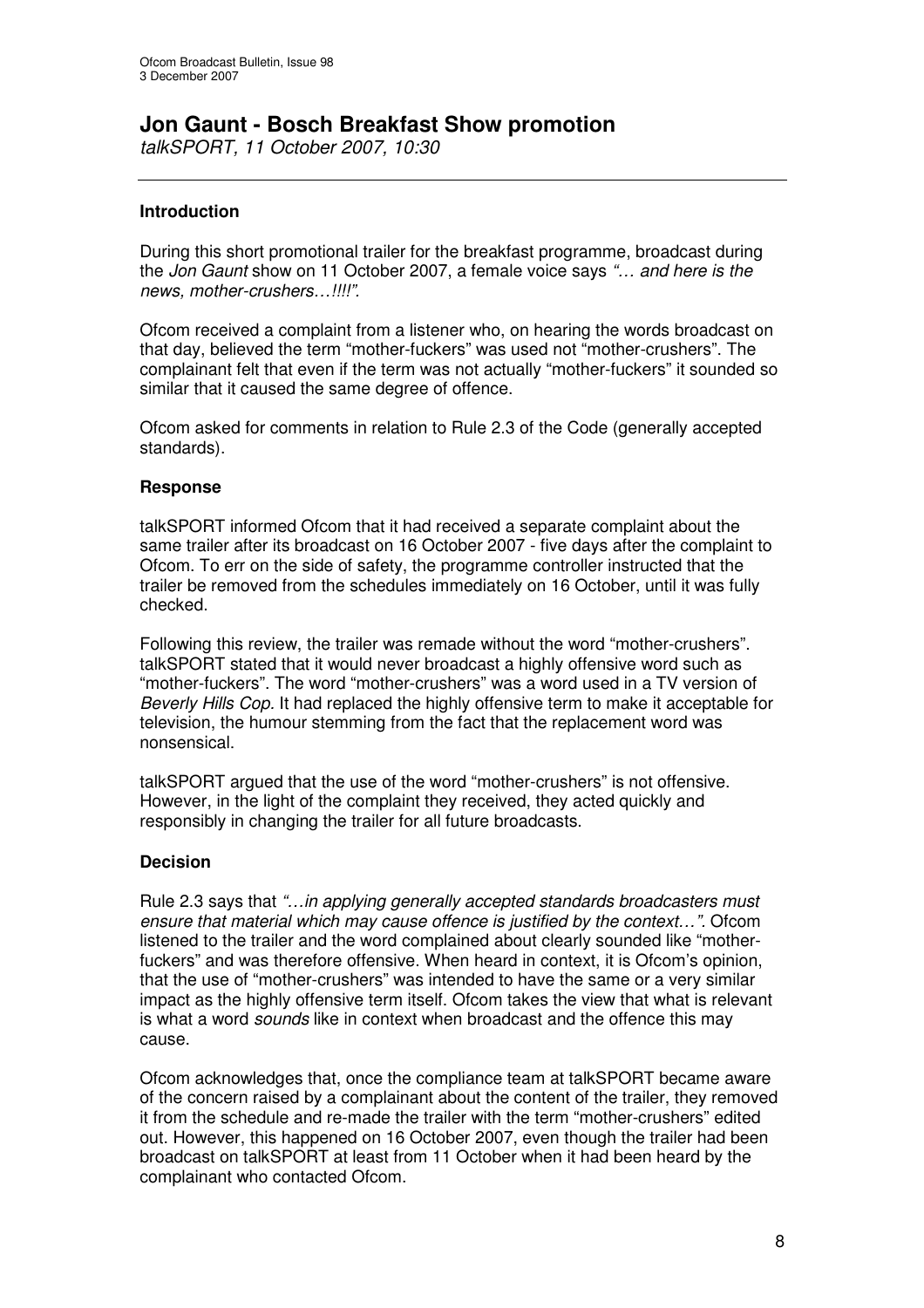The term "mother-fuckers" is considered one of the most offensive terms. There was no justification in context for the use of this word. There was therefore a breach of Rule 2.3.

#### **Breach of Rule 2.3**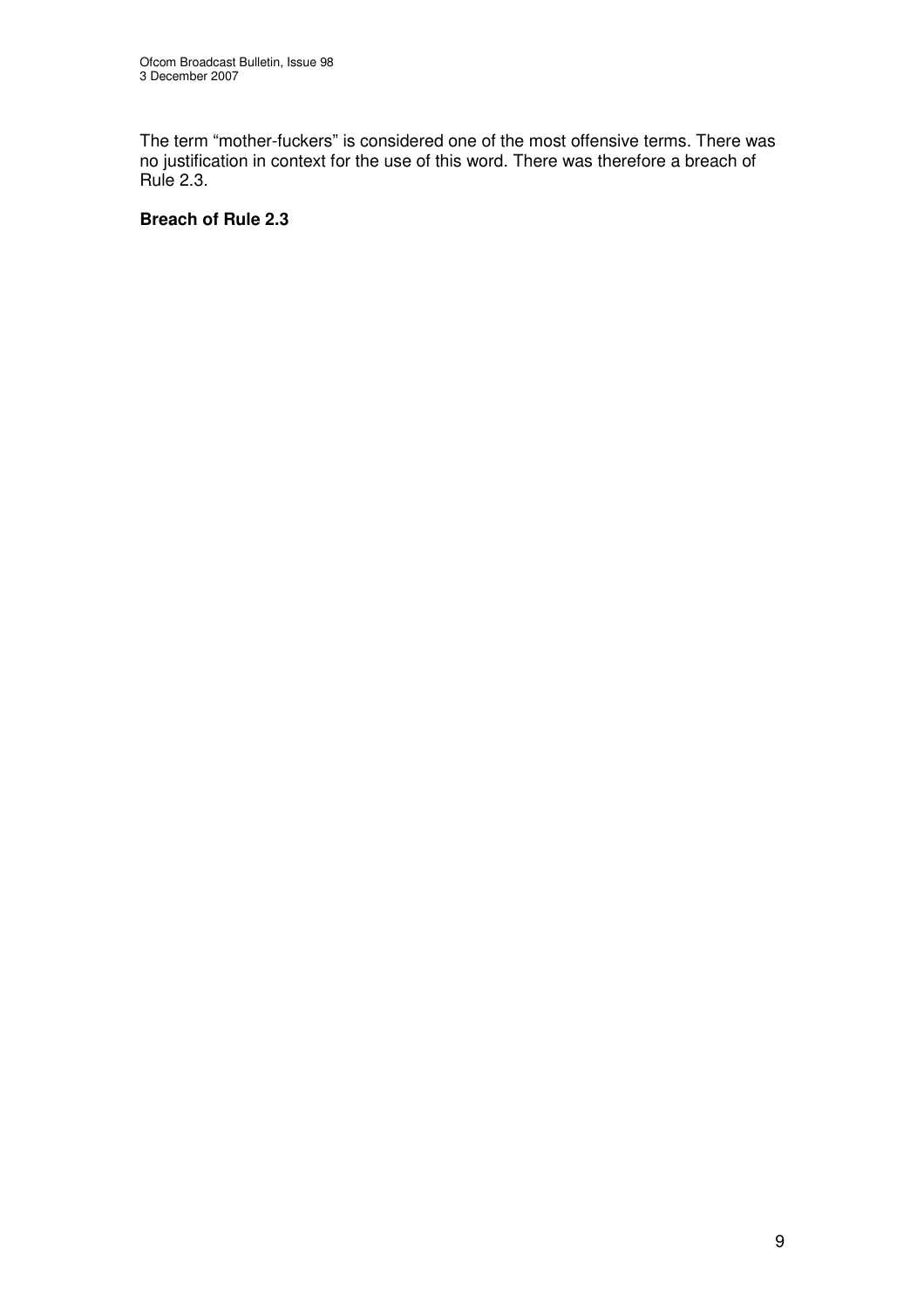# **Not in Breach**

## **Bringing Up Baby**

*Channel 4, 25 September to 16 October 2007, 21:00*

#### **Introduction**

This was a short four-part series aimed at exploring three of the most popular childcare methods of the twentieth century. These were the 1950s Truby King method, the 1960s Dr Spock method and the 1970s Continuum method.

Five couples and one single mother, all with newborn babies, had decided to raise their babies using one of these three methods. The relative success or failure of the various aspects (e.g. where a baby should sleep, or when a baby should be fed, etc) were shown by the programme. Each method had a mentor who would support and take the parents through the method. The mentors were strong supporters of one of the three childcare methods.

From time to time during the course of the series, the parents were encouraged to adopt certain different approaches to childcare. For instance, the approaches included: leaving a week-old infant wrapped up in a blanket in a pram in the garden to get 'fresh air', so as to sleep better at night time (the Truby King method); "trusting your instincts" and not having a set routine (the Dr Spock method); constantly carrying and being always available to feed the newborn (the Continuum method).

Ofcom received 752 complaints from viewers. In summary, the principal concerns raised were that the programmes:

- employed techniques that were unethical, abusive, or neglectful and/or went against current UK government or other agency (such as the World Health Organisation) guidelines in respect of childcare;
- employed as mentors people who were not necessarily properly qualified to practise as childcare professionals;
- put children at risk of harm; and
- did not sufficiently highlight to viewers the potentially harmful effects of some of the practices featured, and therefore put the safety of infants in viewers' care at risk.

#### **Decision**

Ofcom recognises the sensitivities relating to such issues as appropriate and safe child care, and understands the offence that may be caused to viewers who witness approaches and methods that do not accord with their own views and practices.

Under the Communications Act 2003, Ofcom has a statutory duty to set standards for the content of television programmes with which broadcasters must comply. These standards are set to secure certain objectives set out in the Act including the protection of under eighteens and that generally accepted standards are applied to content so as to provide adequate protection for members of the public from the inclusion of offensive and harmful material.

Ofcom considers the standards it has set for the protection of children to be amongst the most important in the Code. These rules are aimed at preventing children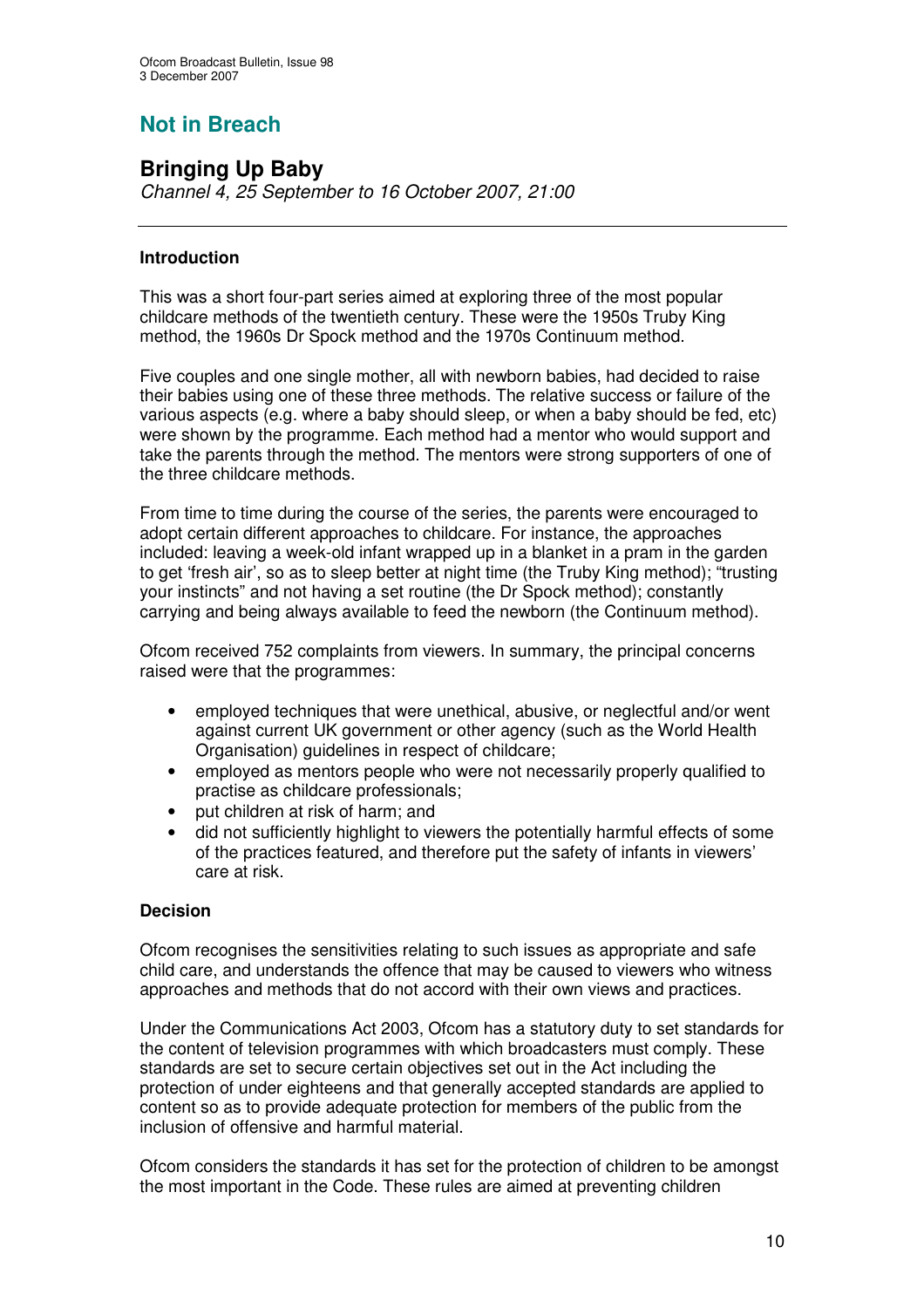suffering any unnecessary distress or anxiety as a result of being involved in a programme or by its broadcast; requiring that broadcasters take due care over the physical and emotional welfare of children who take part or are otherwise involved in programmes. However, it should be noted that Ofcom's role does not extend to investigating allegations of child abuse, which is the role of the relevant authorities.

The Communications Act 2003 requires Ofcom to have regard to certain matters when setting the standards in its Code; particularly when applying generally accepted standards so that the public is adequately protected from offensive or harmful material, Ofcom must have regard to the need for standards to be applied in a manner that best guarantees an appropriate level of freedom of expression. This is in terms of both the broadcaster's right to impart information and ideas and the right of the audience to receive them. These rights are enshrined in the European Convention of Human Rights incorporated within the Human Rights Act 1998. Accordingly, Ofcom must exercise its duties in light of these rights and not interfere with the exercise of these rights in broadcast services unless it is satisfied that the restrictions it seeks to apply are required by law and necessary to achieve a legitimate aim.

In the case of this series, Ofcom considered the complaints against the following Code Rules:

**1.26:** *"Due care must be taken over the physical and emotional welfare and the dignity of people under eighteen who take part or are otherwise involved in programmes. This is irrespective of any consent given by the participant or by a parent, guardian or other person over the age of eighteen in loco parentis".*

**1.27:** *"People under eighteen must not be caused unnecessary distress or anxiety by their involvement in programmes or by the broadcast of those programmes".*

**2.1:** *"Generally accepted standards must be applied to the contents of television…services so as to provide adequate protection for members of the public from the inclusion of harmful…material".*

**2.2:** *"Factual programmes or items or portrayals of factual matters must not materially mislead the audience".*

**2.4:** *"Programmes must not include material…which, taking into account the context, condones…dangerous… behaviour and is likely to encourage others to copy such behaviour".*

In the course of our investigation, we contacted Channel 4 with regard to these matters seeking all relevant background information. It supplied us with further details. Much of the information it provided was also publicly available on the broadcaster's website, which accompanied the series.

It is important to note that the programme was based on three different approaches to childcare. The methods themselves are all based on previously published and well-known books and theories:

- Truby King's *"Feeding and Care of Baby"*;
- Dr Spock's *"Baby and Childcare"*; and
- Jean Liedloff *"The Continuum Concept"*.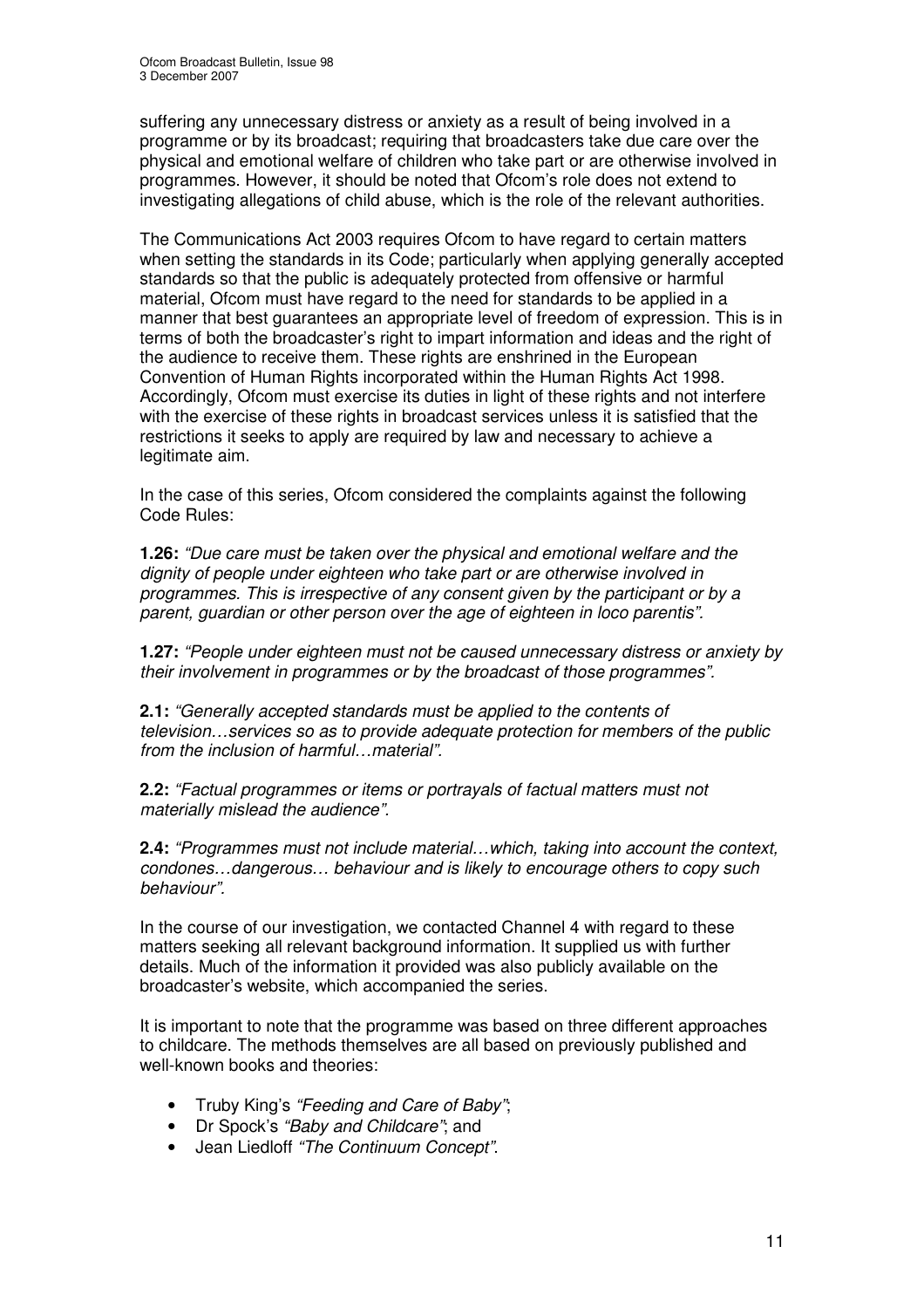These methods and approaches to raising a baby are all in the public domain. As the programmes stated, these were three of the most influential childcare methods of the 20<sup>th</sup> century. Although some of the methods are highly controversial, many parents today do debate these techniques, and they are all used to a greater or lesser extent within the UK. Therefore, Ofcom's starting point must be that a programme which explores and discusses these approaches cannot in itself be problematic, so long as the broadcaster ensures that the material is put in context and that the audience is fully informed; for instance by being made aware of government guidelines, where appropriate. Ofcom would not expect, and it would be a breach of the Code for, a broadcaster to promote or encourage practices which were overall considered to be dangerous or harmful.

#### **Possibility of harm to the children involved in the series: Rules 1.26 and 1.27**

The childcare methods used were sometimes controversial (for example: where a baby should sleep; whether a baby should be left to cry; or when a baby should be weaned). Ofcom therefore considered the steps taken by the broadcaster and the programme makers to ensure that no harm would be caused to the children involved.

Ofcom understands from Channel 4 that a range of relevant experts was consulted on current medical opinion with regard to the methods used before filming began. These were:

- a senior psychologist, who advised that following the routines proposed would cause no harm to the babies;
- a neurologist, specialising in brain development issues, who said that there was nothing in the books to suggest brain development would be impaired by a baby being put in any form of routine; and
- a GP who was of the view that none of the particular routines/methods was damaging to a baby's well-being.

A senior consultant paediatrician (currently an honorary senior clinical lecturer at a leading UK university and an associate member of the General Medical Council) also viewed all the programmes in the series, after editing and before their transmission. He was of the view that the babies had not been put at any risk.

Ofcom is also aware that all the families, whilst participating in the series, followed the standard practice (after leaving hospital with a new baby) of consulting with their GP, attending clinics and receiving visits from qualified health care professionals.

In our view, the broadcaster therefore gave careful and appropriate consideration to the potential impact of the methods used on the infants, and sought relevant independent advice. We have seen no evidence to suggest that due care was not taken over the physical and emotional welfare of the children, or that they were caused unnecessary distress or anxiety.

Ofcom also took into account concerns over the professional experience and qualifications of some of the mentors involved with the series. It is not Ofcom's duty to regulate such qualifications, or lack of them, except insofar as it might contribute to a breach of the Code through materially increasing the risk of harm to the children (see also "Claire Verity's Qualifications: Rule 2.2" below). However, in Ofcom's view, a material increase in the risk of harm to the children did not happen here for a number of reasons, including: the fact that the books (Truby King, Spock and Continuum methods, written by acknowledged experts) were essentially the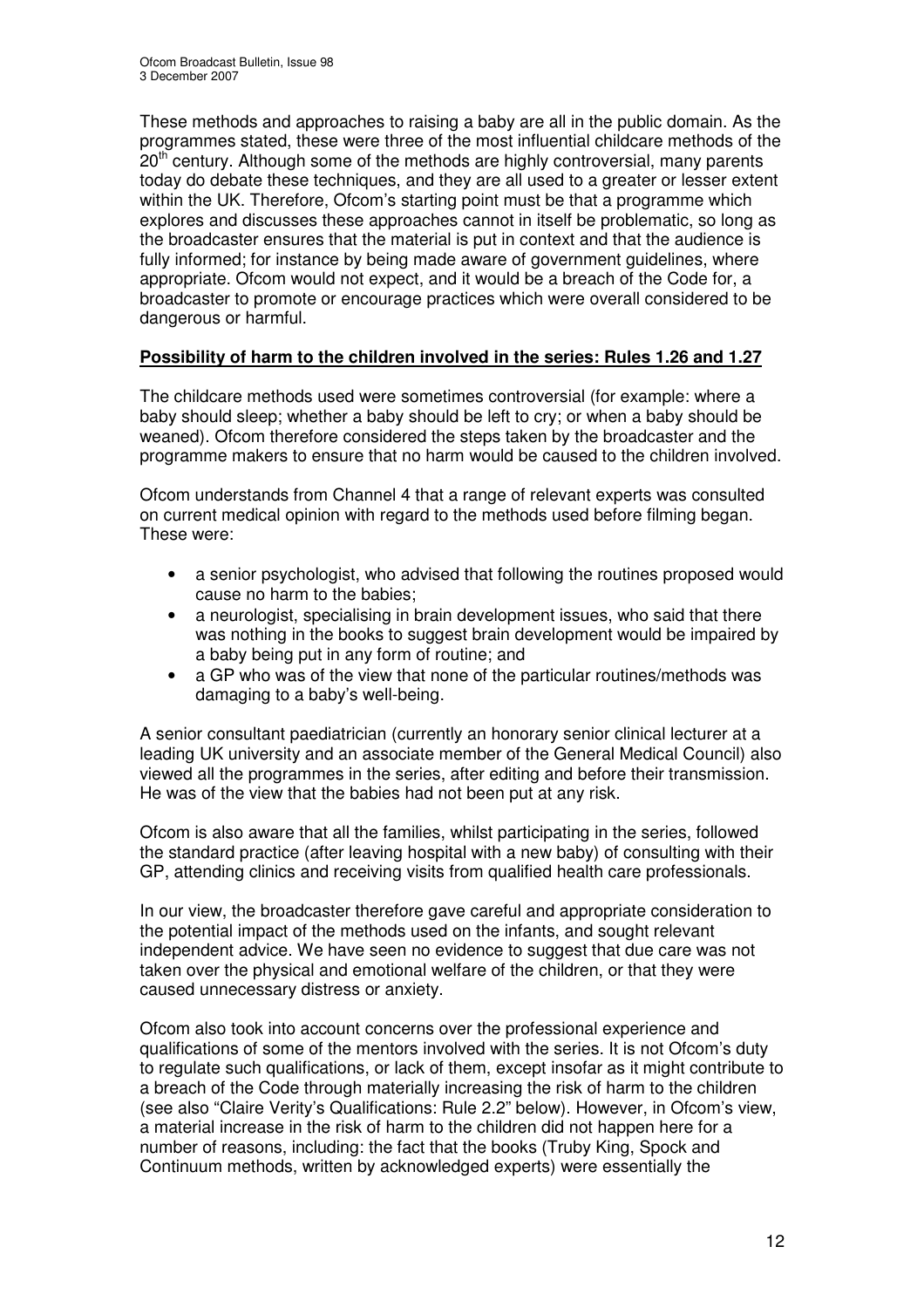'providers of the advice' to parents; the appropriate levels of protection from harm provided for the young children throughout the series; the fact that objective independent information from healthcare professionals was available to the parents through the standard medical routes during filming; and the guidance followed by the programme-makers, on the advice of the relevant medical experts consulted.

With regard to the matter of consent, Channel 4 had made it clear that the families involved had been given detailed information on the principles and techniques of the methods being used to ensure that they were able to make an informed choice as to whether to continue with the method they had themselves chosen. It was made clear to the families that they were free to change their minds, and cease using the method in question, at any time they chose to do so during filming.

It should be noted that Ofcom has not received a complaint from the parents who participated in the programmes. Neither has Ofcom received any complaint from the healthcare professionals involved in the independent provision of the standard care to the participating families, as mentioned above.

For all of the reasons set out above, the programmes were not in breach of Rules 1.26 and 1.27.

#### **Possibility of harm being caused, in general, by the broadcast of the programmes: Rules 2.1 and 2.4**

In considering this matter, Ofcom sought to establish whether the broadcaster had applied generally accepted standards to the programmes to ensure adequate protection from material that could be harmful. In other words, did Channel 4 encourage or condone harmful methods which could endanger babies?

In Ofcom's view, *Bringing Up Baby* was a programme which explored different methods of raising a baby which have been, and are still, popular in the UK. The methods adopted were put into context and the pros and cons of each method were explored. In particular, the more controversial approaches were all challenged within the programme, either via the commentary or by the mentors themselves. Further, where the approach differed from *current* public health advice, this was made clear to the viewers and explained. For instance, having the newborn baby sleeping next to the parents in their bedroom was described as *"the safest place to be according to government guidelines".* When the mentor for the Truby King method encouraged the weaning of young babies at the age of 16 weeks, the programme clearly stated that the current World Health Organisation advice is for weaning to take place at 6 months because of the risk of allergies. In discussion about formula milk, the programme was unequivocal, stating that *"breast milk is known to be much better for babies than bottled formula"*. The broadcasting of views which challenge *current* medical advice may not, in itself, breach the Code. Programmes should be permitted to explore such issues so long as such views are appropriately explained and put in context.

In Ofcom's view, the programme ensured that the viewer would be left in no doubt, what the pros and cons were of each method, and how each mentor felt about the others' view. According to the Dr Spock mentor, the Truby King method was *"…cruel, hard, awful… when what a baby actually needs love, touch and cuddles*". The Truby King method was itself described by its own mentor as *"quite mean"*.

The programmes themselves frequently made it clear that the methods used were controversial, and consequently were not offering universally accepted approaches to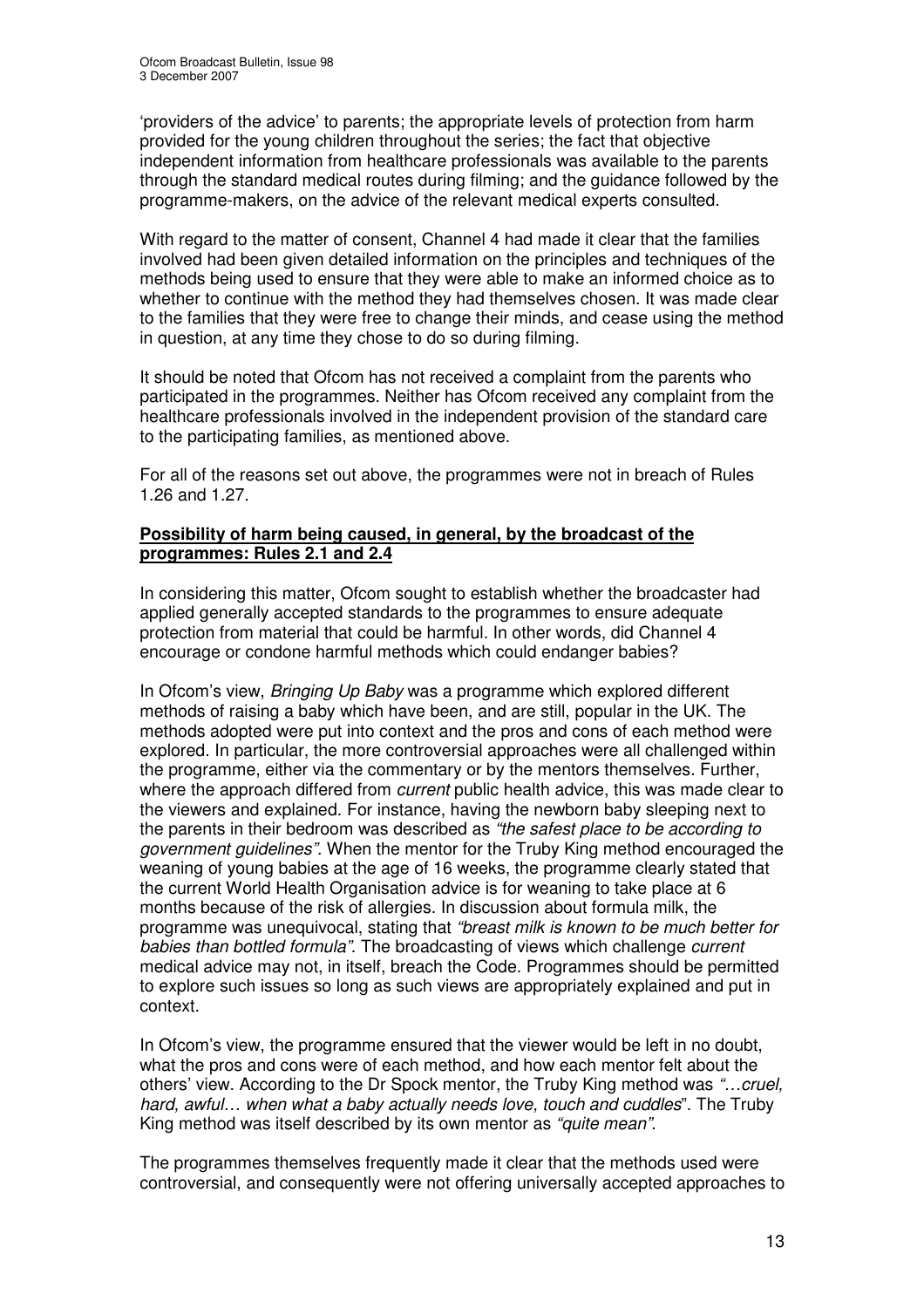childcare. For example, important issues such as leaving a baby to cry, or allowing a baby to sleep in the same bed as the parents, were both regularly fiercely debated by the three mentors on screen and/or questioned by the participating parents themselves. Therefore there were frequent discussions between the mentors (and the parents) about the appropriateness of the approaches and the viewer would be left in no doubt about which ones would be considered, by many, as problematic.

Further areas of controversy or risk were regularly highlighted in the commentary throughout the series, e.g.:

- *"…some people criticise the 1950s routine…";*
- *"…today, some experts also believe that having your baby in the same room can help prevent cot death…";*
- *"…although co-sleeping* [in the parent's bed] *is the norm in some countries, it's a contentious issue in Britain and should only be done if proper safety guidelines are followed"* (the safety guidelines were then outlined by the Continuum mentor and re-stated in the commentary); and
- *"…but having no rules isn't always a blessing…"*.

It is also important to note that all the babies, when shown asleep in their cots or prams, were shown lying on their backs and placed at the end of the bed - both positions recommended by today's practitioners; and that there was an extensive website providing a wide range of information related to the programmes, childcare advice (including reference to currently accepted practices) and debate; the address of which was announced at the end of every programme.

Overall, *Bringing Up Baby* was not a programme that advocated or promoted any one method or particular practice. It gave the viewers the facts about different approaches adopted today and in the past. The methods were put in an historical perspective. Where appropriate, it gave the government or other health guidelines. In our view, it was clear that the parents that featured in the programme had different priorities and chose their method accordingly.

Taking all the above into account, we consider that the broadcaster took the necessary steps to ensure that there was adequate protection for viewers from harm.

The programmes were therefore not in breach of Rules 2.1 and 2.4.

#### **Claire Verity's Qualifications: Rule 2.2**

Concerns were also raised over the qualifications of Claire Verity (who advocated the Truby King theory). In terms of whether the audience was materially misled, Ofcom's remit, in this case, extended only to what was broadcast (as opposed to what may or may not have been claimed off-air). The programme almost exclusively referred to Claire Verity as a *"mentor"* (and on one occasion as a *"1950s guru"*)*.* Such descriptions did not attribute to her any qualifications or expertise beyond what she may or may not have. The broadcaster stated that she had been working with babies and children for over 20 years.

However, the broadcaster did also refer in the introductory sequences to Claire Verity as *"a maternity nurse"*. Some complainants were concerned that the use of this term implied Claire Verity had qualifications which they believed she did not in fact have. In our view, there is no evidence to suggest that a maternity nurse must have a qualification or belong to any professional body. While some maternity nurses may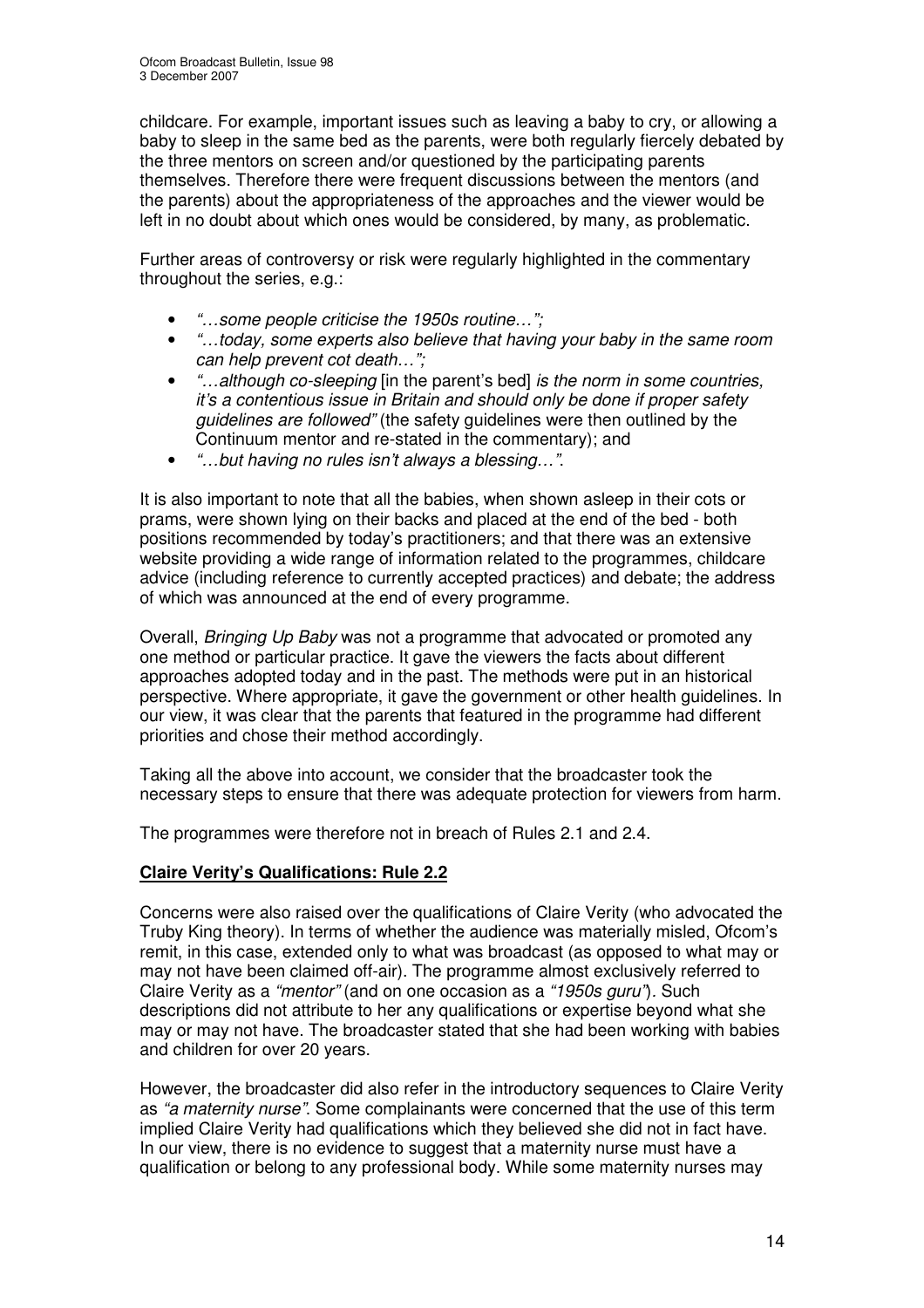have a medical background, others do not but are experienced nannies or carers. Therefore, in our view, the description can refer to someone who is "experienced" in post-birth care both for the baby and the mother, and the programme was not necessarily intending to imply that Ms Verity had medical qualifications.

As it was therefore unclear whether or not Ms Verity had professional qualifications, we went on to consider whether by labelling her as a maternity nurse, there was a risk that some viewers might have assumed that her opinions were backed by professional training, and that she was accountable to a professional body.

On the very few occasions she was referred to as a *"maternity nurse"*, it was always qualified and limited. For example: she was referred to as a *"controversial maternity nurse"*, *"1950s style maternity nurse"* and *"1950s inspired maternity nurse"*. On these occasions, she was also introduced as a *"mentor"* immediately before.

Taking into account all of the above, it is our view that whether Ms Verity has professional qualifications or not, the programmes were not materially misleading to viewers about her professional status, so as to cause harm.

Nevertheless, it is clear that in cases such as these, where there is the potential for harm, broadcasters should be careful when using terms which may imply participants have medical qualifications or other professional status. They need to take into account the potential risk of viewers giving more weight to the opinions of such people. It would therefore have been preferable for the programme not to have used this term (even if only sparingly).

#### **Not in Breach**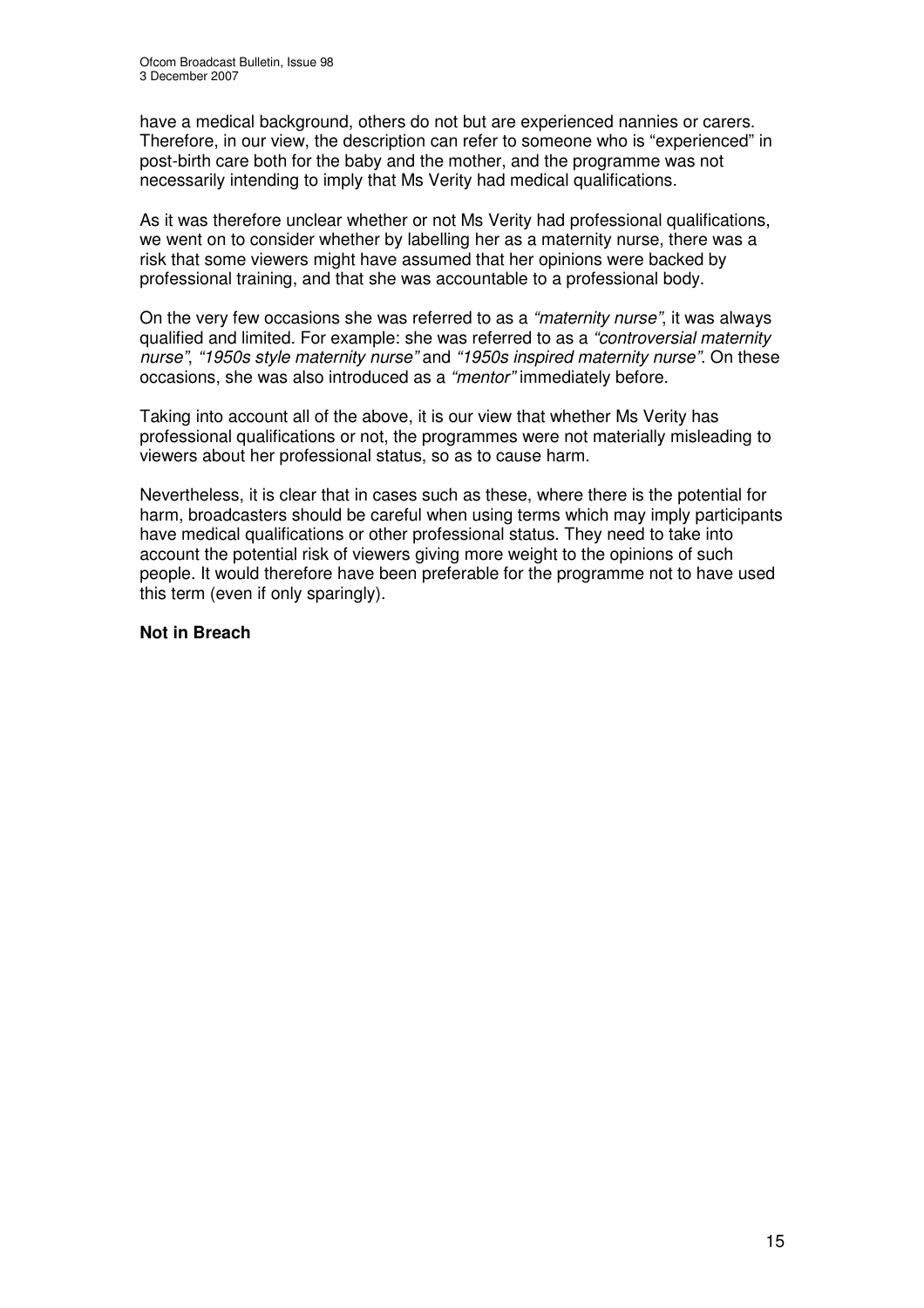## **Note to Broadcasters**

#### **Revised guidance concerning society lotteries**

On 5 December 2005, Ofcom published guidance concerning society lotteries, to Rule 10.4 (undue prominence) of the Code. In carrying out our statutory duties concerning the broadcast of local material, and the fact that society lotteries are 'notfor-profit' and raise money for good causes, Ofcom considered, on a temporary basis, to allow an *appropriate degree* of flexibility in interpreting and applying Rule 10.4 of the Code when considering broadcast draw coverage of certain locally promoted and operated society lotteries by local broadcasters – Independent Local Radio, Community Radio, Restricted Service Licensees (radio and television) and some Digital Sound Programme Service licensees.

In line with our published intention to review our guidance concerning broadcast society lottery draw coverage, Ofcom has now reconsidered the matter and decided to lift the temporary status of the guidance. We have added criteria (previously issued on request) that should be met when a broadcaster is assessing whether potential coverage would be afforded an *appropriate degree* of flexibility in our interpretation and application of Rule 10.4 of the Code.

As with all Code guidance, should further review become necessary, Ofcom will consider the matter accordingly.

#### **The following is our revised guidance (to Rule 10.4 of the Code) concerning lotteries:**

#### **The National Lottery** [note: for information only – unchanged]

Ofcom recognises the national and statutory status of the National Lottery and will apply an *appropriate degree* of flexibility in interpreting and applying this Rule in the context of references to the National Lottery in programming.

#### **Society Lotteries**

In interpreting Rule 10.4 in relation to the coverage of society lottery draws, Ofcom has regard to both its duty to promote 'localness' in radio and the fact that they are for 'good causes' and 'not-for-profit'. When covering society lottery draws, broadcasters should take into account the following:

Ofcom will apply an *appropriate degree* of flexibility in interpreting and applying this Rule, when considering the broadcast of locally operated and promoted society lottery draws on:

- restricted service licence (RSL) services (radio and television);
- local commercial radio (i.e. independent local radio (ILR) services);
- community radio services; and
- digital sound programme services (DSPS) on local digital multiplexes, where the relevant service has a commitment to the broadcast of local content and is broadcasting local content other than locally-promoted society lottery draw coverage;

where:

• the society or societies concerned (the 'good causes') have a significant local presence and purpose or are of particular interest to the community served by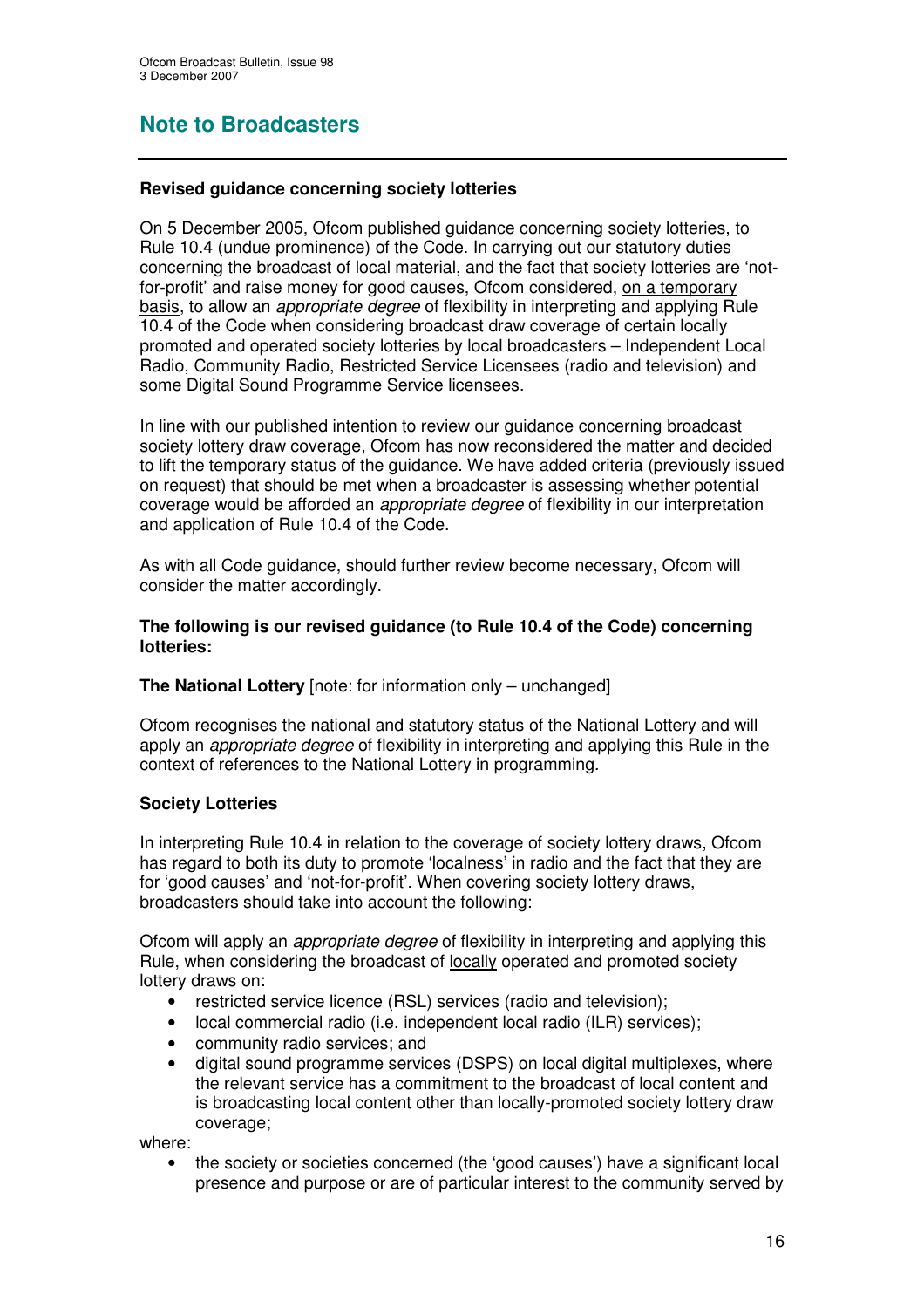the RSL, ILR or DSPS service concerned, or deliver social gain, as defined in the Community Radio Order 2004, to the community radio service concerned;

- the licensee's licensed area (total coverage area of the service broadcast (including relays), for television RSL licensees) reasonably reflects the intended lottery catchment area; and
- the licensee's audience (total audience for the service broadcast (including relays) for television RSL licensees) reasonably reflects potential lottery participants.

Any local broadcaster considering broadcast draw coverage of a locally operated and promoted society lottery should therefore satisfy itself that the lottery contributes towards localness with regard to both the 'good cause' and the status of the lottery itself.

However, broadcasters should also note that any individual 'good cause' benefiting from a society lottery is likely to be a 'product or service' to which the general prohibition in Rule 10.4 against undue prominence applies. It is therefore possible that the broadcasting of draw coverage for a single cause (taking into account such factors as the frequency and prominence of the coverage and the existence of other society lotteries that may be running in the area) could be or become unduly prominent.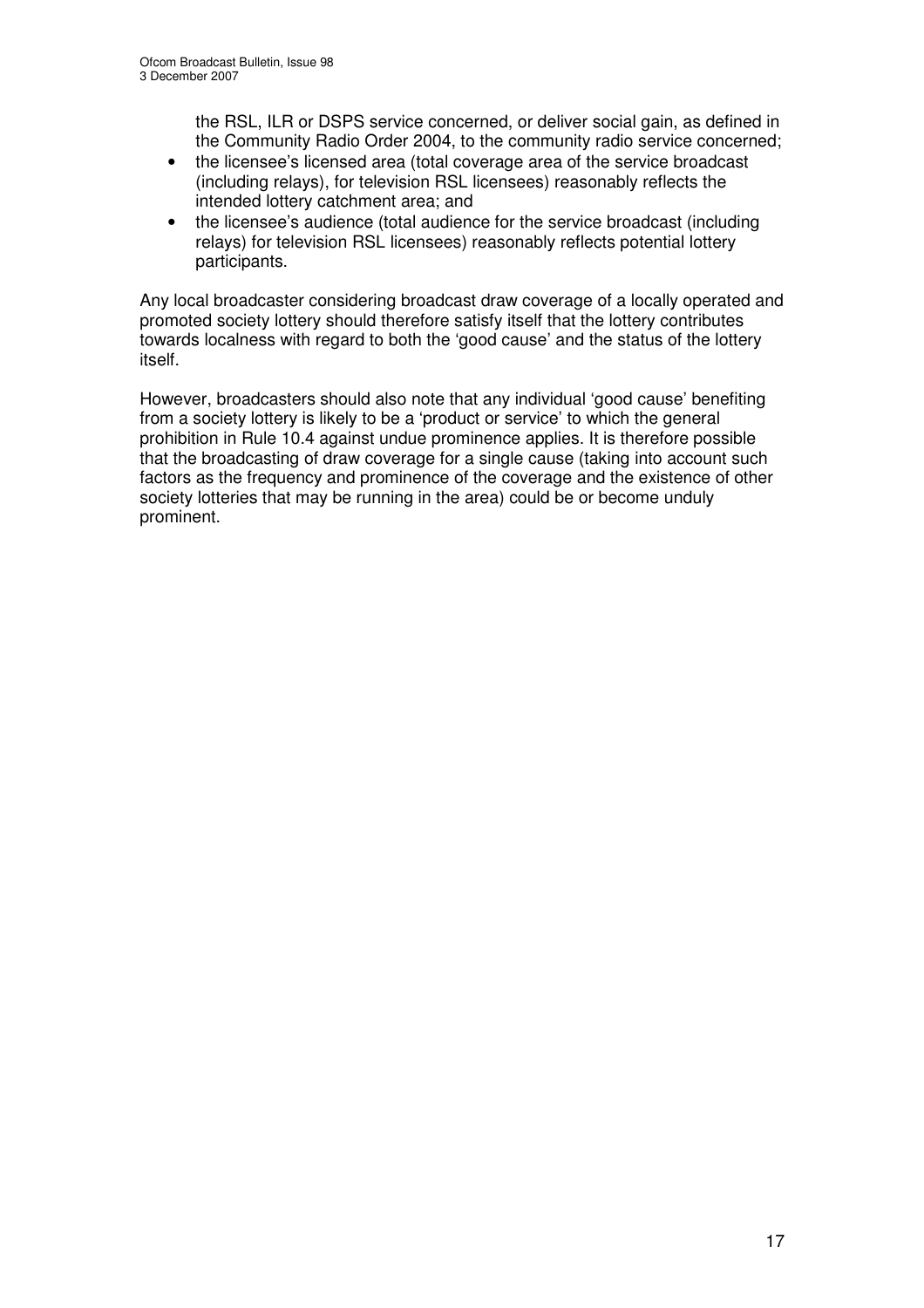## **Fairness and Privacy Cases**

# **Not Upheld**

#### **Complaint by Mr Kaiser Nisar**

*News Bulletin, Sunrise Radio 103.2FM (Yorkshire), 23 March 2006*

**Summary:** Ofcom has not upheld this complaint. Mr Kaiser Nisar complained that his privacy was unwarrantably infringed in the programme, in that his name and home address were broadcast. The news item related to a contractual dispute between Sunrise Radio and Mr Nisar's company, and referred to an injunction granted by the court in favour of Sunrise Radio that froze Mr Nisar's assets.

Ofcom found that Mr Nisar did not have a legitimate expectation of privacy in the circumstances of this complaint. Mr Nisar's home address had been disclosed in open court and there was evidence that at times Mr Nisar used his different addresses, including his home address, for his various businesses. In all the circumstances, therefore, the Committee considered that Mr Nisar's privacy had not been infringed. Having reached this view, it was not necessary for the Fairness Committee to go on to consider the question of whether any infringement was warranted.

#### **Introduction**

On 23 March 2006, Sunrise Radio 103.2 FM (Yorkshire) ("Sunrise") broadcast an hourly news bulletin between 12:00 and 18:00 that included an item concerning a contractual dispute between Mr Kaiser Nisar and Sunrise. The dispute had arisen from the refurbishment of the station's studios by Mr Nisar's company, Deltatech UK. The bulletin item reported that Sunrise had been successful in obtaining an injunction that froze Mr Nisar's assets pending a court hearing to be held later in the year. The item also disclosed Mr Nisar's name and postal address. The bulletin item reported that:

*"Sunrise Radio at the High Court in Leeds on 21 March obtained a Freezing Injunction against Kaiser Nisar of 6 Blenheim Mount, Bradford who was trading as Delta Tech…"*

Mr Nisar complained to Ofcom that his privacy was unwarrantably infringed in the programme as broadcast.

Ofcom's Executive Fairness Group ("EFG") originally considered and provisionally adjudicated on this complaint, finding that there had been an infringement of privacy but that this had been warranted in the public interest.

Mr Nisar requested a review of the provisional finding on the ground that it was flawed.

Ofcom's Fairness Committee (its most senior decision making body with regard to fairness and privacy complaints) met to consider afresh Mr Nisar's complaint of unwarranted infringement of privacy in the programme as broadcast.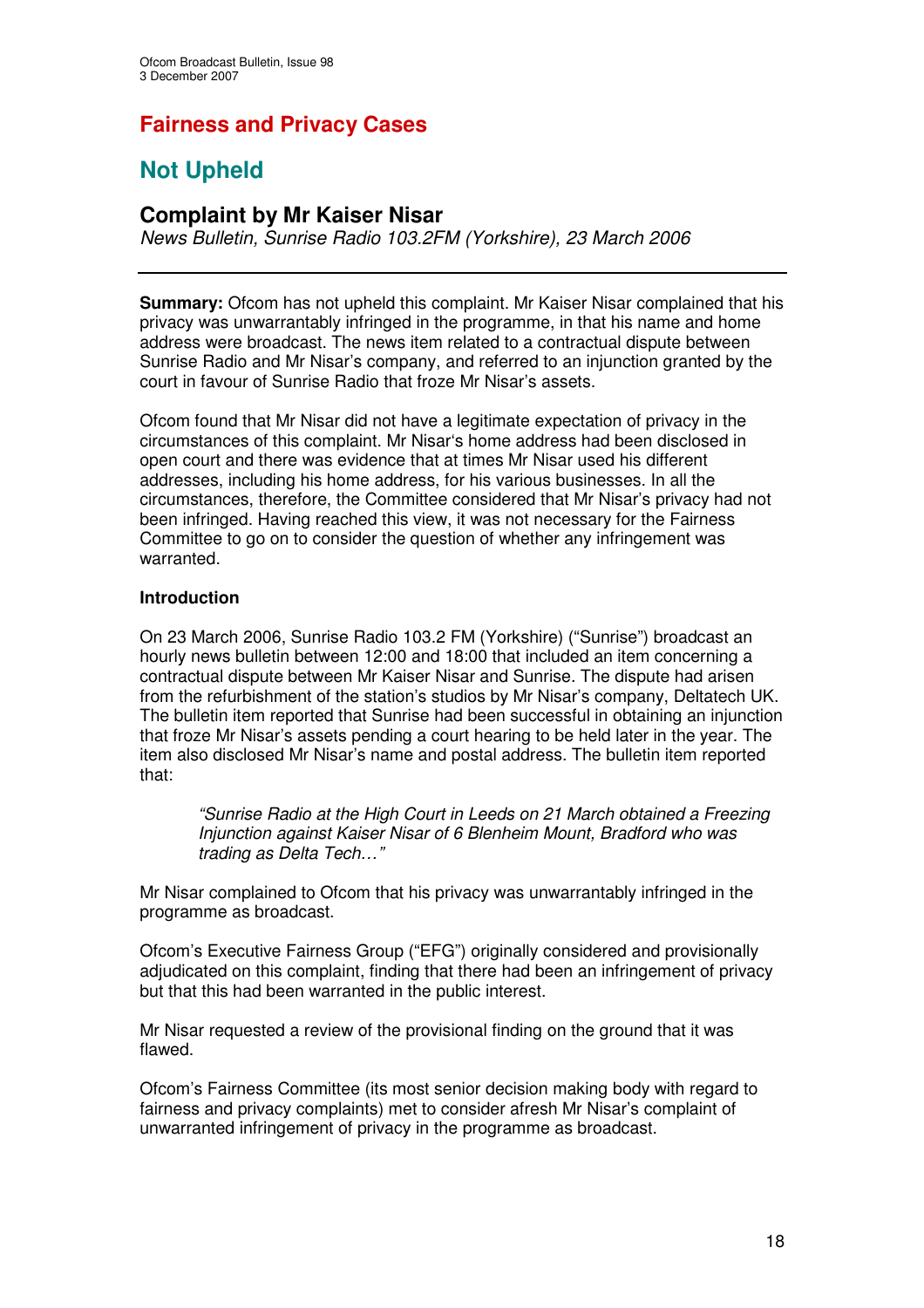#### **The Complaint**

#### **Mr Nisar's case**

In summary, Mr Nisar complained that his privacy was unwarrantably infringed in the programme as broadcast in that his name and home postal address, rather than his business address, were referred to in the news reports.

Mr Nisar said his home address was 6 Blenheim Mount, while his business address was 9 Blenheim Mount. He said that Deltatech UK's headed paper (provided to Ofcom) stated 9 Blenheim Mount as its address and that all business correspondence was sent to this address. Mr Nisar claimed that Ms Usha Parmar, Sunrise's Chief Executive Officer, was well aware of this fact.

#### **Sunrise's case**

In summary and in response to Mr Nisar's complaint, Sunrise said that the inclusion of Mr Nisar's home address in the reports was not an infringement of his privacy as it was already in the public domain. Mr Nisar had disclosed this information, in letters and in his own affidavit (copies and extracts of which were provided to Ofcom), to the court. The information about his home address was, therefore, already in the public domain. Sunrise said that neither Mr Nisar nor his legal representatives had applied to the court to keep his home address confidential.

Sunrise also said that the disclosure of Mr Nisar's home address was not an infringement of his privacy, not only because it was already in the public domain, but that it was also well known in the wider community due to his own "disclosures". Sunrise said that it was clear from the documents submitted by Mr Nisar in court that he interchanged the property numbers of the Blenheim Mount addresses to suit his business and residential needs.

#### **Mr Nisar's additional comments**

Mr Nisar requested a review of the Provisional Decision on the grounds that it was flawed. Ofcom granted Mr Nisar's request for review on the basis that, in deciding that the infringement was warranted, it was arguable that Ofcom had considered factors beyond the particular circumstances of the case.

#### **Sunrise's comments in response**

In summary Sunrise responded as follows:

It reiterated its argument that the report had covered an issue of grave concern to the local Bradford people (Sunrise claimed that this view was supported by the response from its listeners) and that, therefore, the infringement of Mr Nisar's privacy was warranted (particularly because the issue involved a great deal of public money and high profile court case). The broadcaster also stated: that Mr Nisar's behaviour (notably his habitual readiness to change addresses) had made the inclusion of his address one of necessity; that Mr Nisar had brought himself and his link to this issue to the attention of the community; that his particulars were further detailed in the public domain of the judicial system; and, that neither Mr Nisar nor his legal representatives had ever requested that any of the addresses be kept confidential.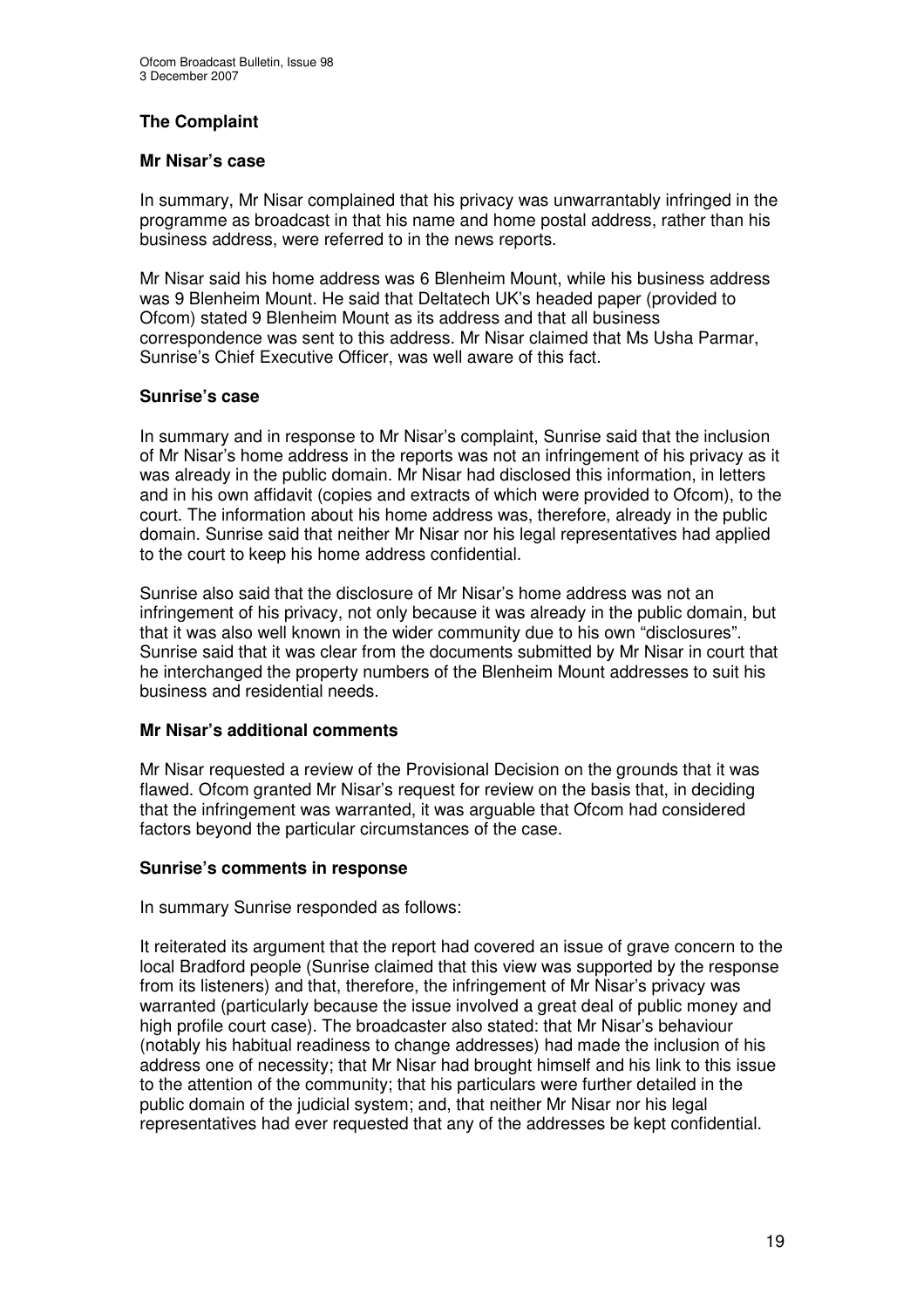#### **Decision**

Ofcom's statutory duties include the application, in the case of all television and radio services, of standards which provide adequate protection to members of the public and all other persons from unfair treatment in programmes included in such services and unwarrantable infringement of privacy in and in the making of programmes included in such services.

In carrying out its duties, Ofcom has regard to the need to secure that the application of these standards is in the manner that best guarantees an appropriate level of freedom of expression. Ofcom is also obliged to have regard in all cases, to the principles under which regulatory activities should be transparent, accountable, proportionate and consistent and targeted only at cases in which action is needed.

This case was first considered by Ofcom's Executive Fairness Group. It was then referred to the Fairness Committee for review.

The Fairness Committee considered the complaint (together with supporting material); the broadcaster's response (together with supporting material); a recording and transcript of the programme as broadcast; Mr Nisar's request for a review of the Provisional Decision and Sunrise's response to it. In its considerations, the Fairness Committee took account of the Code.

Rule 8.1 of the Code requires:

"Any infringement of privacy in programmes, or in connection with obtaining material included in programmes, must be warranted."

In the view of the Fairness Committee, the line to be drawn between the public's right to information and the citizen's right to privacy can sometimes be a fine one. In considering complaints about the unwarranted infringement of privacy, Ofcom will therefore, where necessary, address itself to three distinct questions: First, does the complainant have a legitimate expectation of privacy in the circumstances of the case? Second, if so, has there been an infringement of privacy? Third, if there has been an infringement of privacy was the infringement warranted?

The Fairness Committee first considered whether Mr Nisar had a legitimate expectation of privacy in relation to the disclosure of his name and home address in the news bulletins broadcast on Sunrise Radio.

In reaching its decision the Committee noted the comments made in the news bulletin:

*"Sunrise Radio at the High Court in Leeds on 21 March obtained a Freezing Injunction against Kaiser Nisar of 6 Blenheim Mount, Bradford who was trading as Deltatech…"*

It observed that Mr Nisar claimed that his home address was 6 Blenheim Mount (as mentioned in the report), while the address for his business, Deltatech UK, was 9 Blenheim Mount. It also noted an invoice receipt and various letters (provided to Ofcom by Mr Nisar) that related to Deltatech UK and which were addressed to him at 9 Blenheim Mount. In addition, the Fairness Committee noted an affidavit dated 23 February 2006 made by Mr Nisar in relation to the court action between him (trading as Deltatech UK) and Sunrise which also gave his address as 9 Blenheim Mount.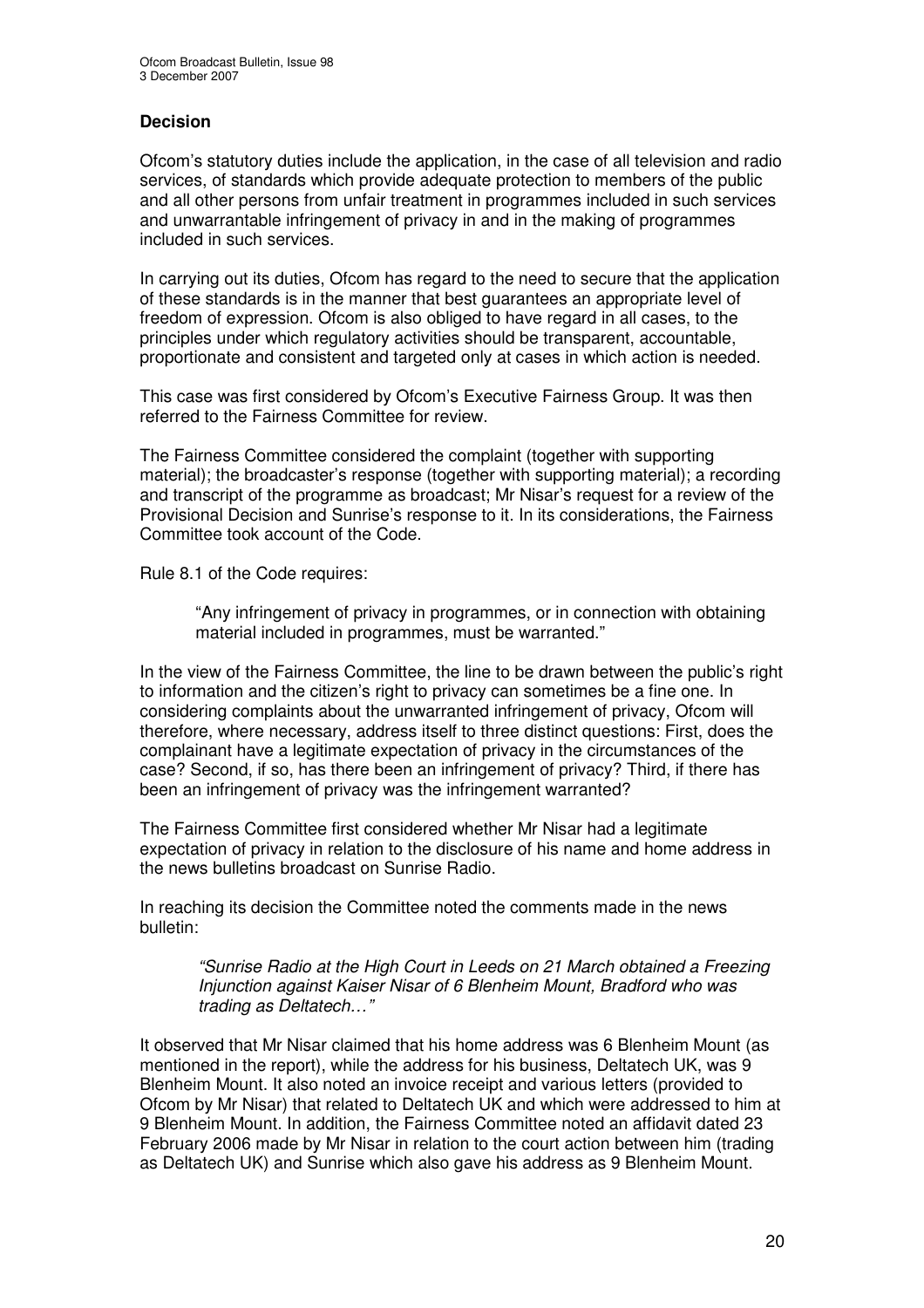The Fairness Committee also noted a number of documents relating to Mr Nisar that were submitted by Sunrise in its response to the complaint. Three of the documents were addressed to Mr Nisar at Deltatech UK, and were directed variously to 2, 7 and 9 Blenheim Mount. The Fairness Committee also noted that one further letter sent to the complainant at 2 Blenheim Mount was addressed to a "Mr Nisar" of "Cryotech Limited". The four remaining documents submitted by Sunrise were addressed to Mr Nisar at 6 Blenheim Mount, but did not refer to Deltatech UK. However, Ofcom noted that the correspondence to Mr Nisar at 6 Blenheim Mount might well have been related to business activities. In particular, the Committee observed that the correspondence included a letter addressed to "Kaiser Nisar, Electronic Design Engineer, Digital Dynamics".

The Fairness Committee therefore considered that the supporting material provided to it and referred to above suggested that Mr Nisar used all four of his properties (2, 6, 7 and 9 Blenheim Mount) as interchangeable bases from which to trade and that it was not clear that one property served as the base for one company or indeed that 6 Blenheim Mount was solely a home address.

The Committee then looked at other factors which might have affected Mr Nisar's expectation of privacy in the circumstances of this case.

Given that transparency is essential to an open justice system, and that such transparency relies upon free and open reporting of court proceedings, the Fairness Committee considered that it would have been reasonable for Mr Nisar to have expected that information about him which was disclosed in court (including his address) would be reported. Therefore, in the Committee's view Mr Nisar's expectation of privacy with regard to the broadcast of this material was lowered.

In addition, the Committee recognised that in this case there was no evidence to suggest that any directions had been given by the court to restrict the broadcaster's freedom of expression in reporting information relating to the court case by preventing the disclosure of Mr Nisar's address or other personal information.

Also, in this case, it noted that there was no evidence that the disclosure of this information would have been likely to lead to an increased risk of harm to or harassment of Mr Nisar.

In the Committee's view therefore, while there is a general expectation that a broadcaster will not disclose the location of a person's home or family unless it is warranted, in the specific circumstances of this case Mr Nisar did not have a legitimate expectation of privacy in relation to his home address.

Given that Mr Nisar did not have a legitimate expectation of privacy in the circumstances of this case, the Fairness Committee found that there was no infringement of his privacy. Therefore, the Committee did not go on to consider the question of whether any infringement was warranted.

**Accordingly, the complaint of unwarranted infringement of privacy was not upheld.**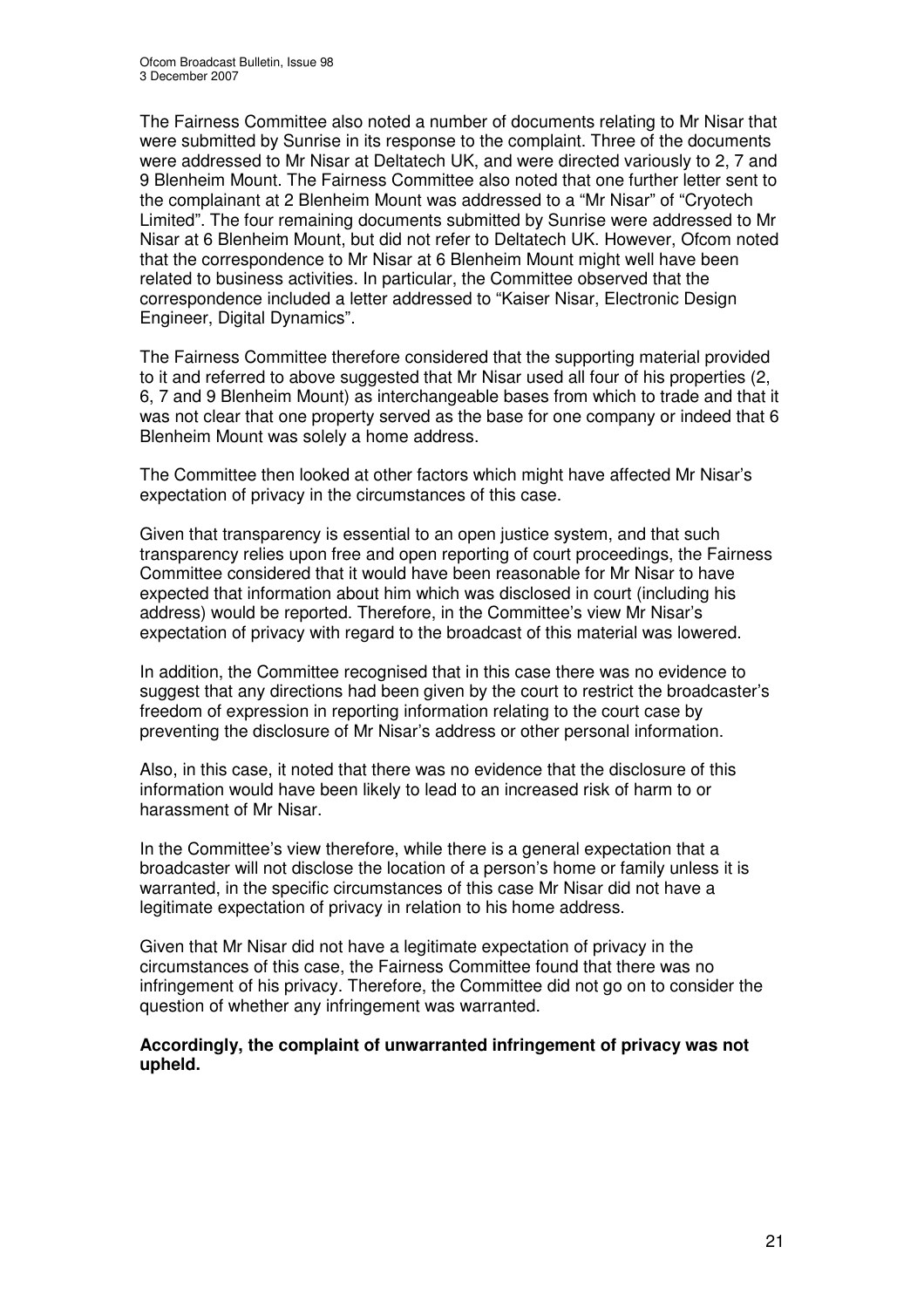# **Other Programmes Not in Breach/Out of Remit**

## **14 to 28 November 2007**

| Programme                                      | <b>Trans</b><br><b>Date</b> | <b>Channel</b>        | Category                                      | No of<br><b>Complaints</b> |
|------------------------------------------------|-----------------------------|-----------------------|-----------------------------------------------|----------------------------|
| 9/11: The Conspiracy Files                     | 18/02/2007                  | BBC <sub>2</sub>      | Due Impartiality/Bias                         | 1                          |
| A Girl's Guide to 21st Century<br>Sex          | 22/11/2007                  | Five                  | Sex/Nudity                                    | $\overline{2}$             |
| After You've Gone                              | 19/10/2007                  | BBC1                  | Generally Accepted<br><b>Standards</b>        | 1                          |
| After You've Gone                              | 19/10/2007                  | BBC1                  | Substance Abuse                               | 1                          |
| Agatha Christie's Why Didn't<br>They Ask Evans | 25/11/2007                  | ITV3                  | Other                                         | 1                          |
| <b>All Star Family Fortunes</b>                | 27/10/2007                  | ITVI                  | Generally Accepted<br><b>Standards</b>        | $\overline{\mathbf{4}}$    |
| Another Audience with Al<br>Murray             | 27/10/2007                  | ITV1                  | Generally Accepted<br><b>Standards</b>        | $\overline{5}$             |
| Are You Smarter Than a Ten<br>Year Old?        | 18/11/2007                  | Sky One               | Inaccuracy/Misleading                         | 1                          |
| <b>BBC News</b>                                | 13/11/2007                  | BBC1                  | Crime (incite/encourage)                      | 1                          |
| <b>BBC News</b>                                | 12/11/2007                  | BBC1                  | <b>Commercial References</b>                  | 1                          |
| <b>BBC News</b>                                | 05/11/2007                  | BBC1                  | Sex/Nudity                                    | 3                          |
| <b>BBC News</b>                                | 01/11/2007                  | BBC1                  | Generally Accepted<br><b>Standards</b>        | $\overline{1}$             |
| <b>BBC News</b>                                | 12/11/2007                  | <b>BBC News</b><br>24 | Inaccuracy/Misleading                         | 1                          |
| <b>BBC News</b>                                | 26/10/2007                  | BBC <sub>1</sub>      | <b>Flashing images</b>                        | 1                          |
| <b>BBC News</b>                                | 20/11/2007                  | BBC1                  | Due Impartiality/Bias                         | $\mathbf{1}$               |
| Banged Up Abroad                               | 08/10/2007                  | Five                  | Other                                         | 1                          |
| Big Brother 8                                  | 07/06/2007                  | Channel 4             | Generally Accepted<br><b>Standards</b>        | $\mathbf{1}$               |
| Big School (trailer)                           | 19/10/2007                  | Five                  | Violence                                      | 1                          |
| <b>Brainteaser</b>                             |                             | Five                  | Use of Premium Rate<br><b>Numbers</b>         | $\overline{1}$             |
| <b>Breakfast Show</b>                          | 03/10/2007                  | <b>LBC</b>            | <b>Generally Accepted</b><br><b>Standards</b> | 1                          |
| <b>Breakfast Show</b>                          | 24/09/2007                  | Sunrise<br>Radio      | <b>Commercial References</b>                  | 1                          |
| Bremner, Bird and Fortune                      | 28/10/2007                  | Channel 4             | Offensive Language                            | $\overline{c}$             |
| Bremner, Bird and Fortune                      | 28/10/2007                  | Channel 4             | Generally Accepted<br>Standards               | 1                          |
| Bremner, Bird and Fortune                      | 21/10/2007                  | Channel 4             | Generally Accepted<br><b>Standards</b>        | $\mathbf{1}$               |
| <b>Britain's Favourite View</b>                | 09/09/2007                  | ITV1                  | Use of Premium Rate<br><b>Numbers</b>         | $\overline{2}$             |
| Californication                                | 15/11/2007                  | Five                  | <b>Undue Prominence</b>                       | 1                          |
| <b>Carling Cup Highlights</b>                  | 31/10/2007                  | ITV1                  | Inaccuracy/Misleading                         | 1                          |
| Channel 4 News                                 | 29/10/2007                  | Channel 4             | Due Impartiality/Bias                         | 1                          |
| Channel 4 News                                 | 09/11/2007                  | Channel 4             | Due Impartiality/Bias                         | 1                          |
| Channel 4 News                                 | 08/08/2007                  | Channel 4             | Due Impartiality/Bias                         | 1                          |
| Channel S                                      | 24/10/2007                  | <b>RFC Appeal</b>     | Crime (payment)                               | $\mathbf{1}$               |
| Children in Need (trailer)                     | 02/11/2007                  | BBC1                  | Generally Accepted<br>Standards               | $\overline{c}$             |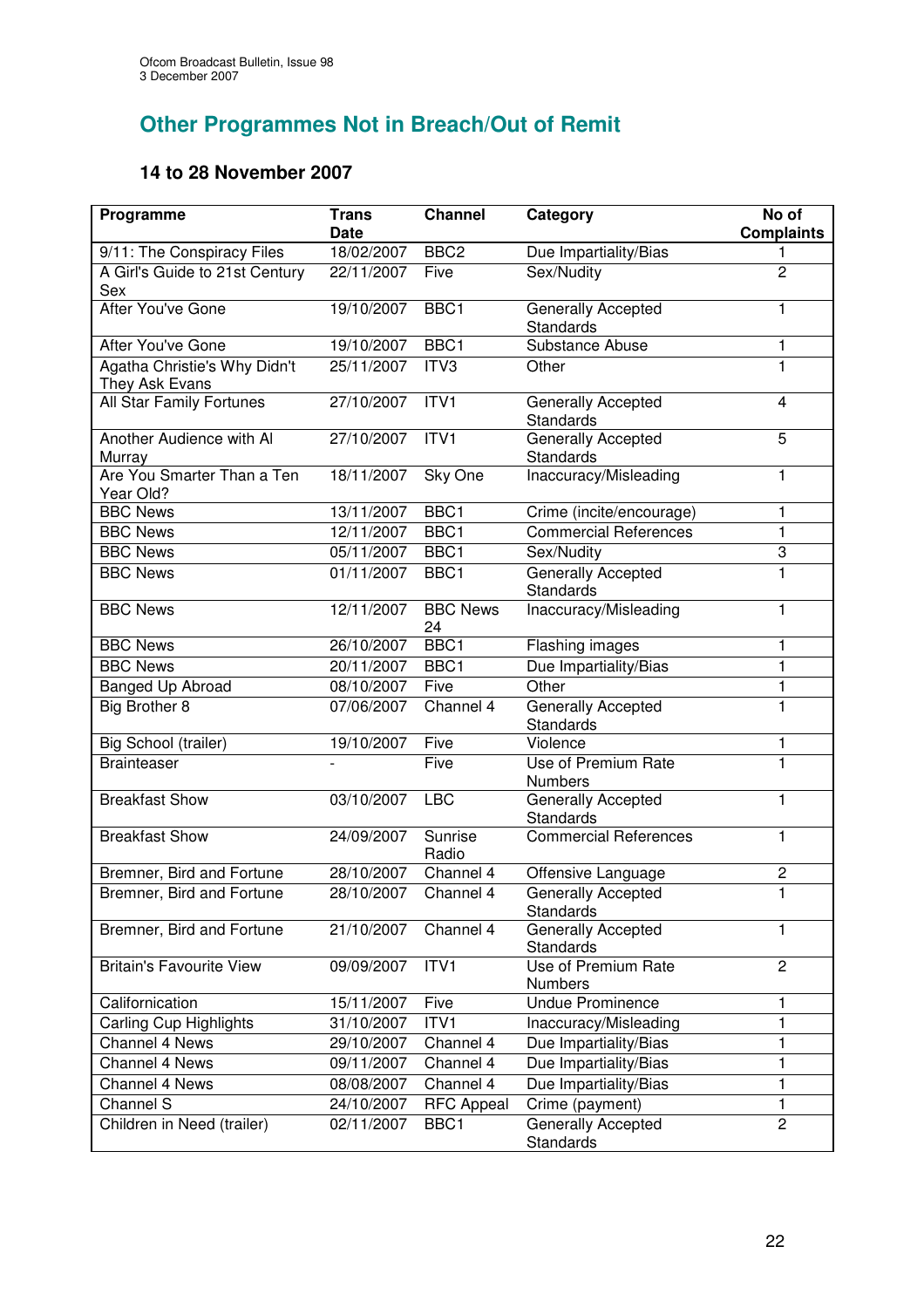| Chris Moyles Show                                   | 06/11/2007 | <b>BBC Radio</b>      | <b>Generally Accepted</b><br><b>Standards</b> | 3              |
|-----------------------------------------------------|------------|-----------------------|-----------------------------------------------|----------------|
| Chute                                               | 25/10/2007 | BBC1                  | Harm/Food                                     | 1              |
| Comedy Lab: Ain't It Funny<br><b>Being Coloured</b> | 24/10/2007 | Channel 4             | Generally Accepted<br><b>Standards</b>        | $\mathbf{1}$   |
| <b>Coronation Street</b>                            | 04/11/2007 | ITV1                  | Sex/Nudity                                    | 1              |
| <b>Coronation Street</b>                            | 26/09/2007 | ITV1                  | Violence                                      | $\mathbf{1}$   |
| <b>Coronation Street</b>                            | 23/10/2007 | ITV1                  | Crime (incite/encourage)                      | 1              |
| <b>Coronation Street</b>                            | 28/10/2007 | ITV1                  | Religious Offence                             | $\mathbf{1}$   |
| Crimewatch                                          | 29/10/2007 | BBC1                  | Generally Accepted<br><b>Standards</b>        | 1              |
| Damien and Naomi                                    | 25/10/2007 | Leicester<br>Sound    | Generally Accepted<br>Standards               | 1              |
| Destiny                                             | 30/08/2007 | Oneword<br>Radio      | Offensive Language                            | 1              |
| <b>Disasters Emergency</b><br>Committee Appeal      | 22/11/2007 | <b>BBC Radio</b><br>4 | Use of Premium Rate<br><b>Numbers</b>         | 1              |
| Dispatches: Undercover<br>Mosques                   | 15/01/2007 | Channel 4             | Generally Accepted<br><b>Standards</b>        | 388            |
| Dispatches: Unholy War                              | 17/09/2007 | Channel 4             | Religious Issues                              | $\mathbf{1}$   |
| <b>Donald Macleod</b>                               | 02/11/2007 | 93.6 Rock<br>Radio    | <b>Animal Welfare</b>                         | 1              |
| Down The Line                                       | 13/11/2007 | <b>BBC Radio</b><br>4 | Sex/Nudity                                    | 4              |
| Dragon's Den                                        | 22/10/2007 | BBC <sub>2</sub>      | Exorcism/Occult/Paranormal                    | 1              |
| Drake & Josh                                        | 29/10/2007 | Nickelodeon           | Offensive Language                            | 1              |
| E4 Music                                            | 29/10/2007 | E <sub>4</sub>        | Offensive Language                            | $\mathbf{1}$   |
| Eastenders                                          | 29/10/2007 | BBC1                  | Other                                         | 1              |
| Eastenders                                          | 10/09/2007 | BBC1                  | Generally Accepted<br>Standards               | $\overline{1}$ |
| Eastenders                                          | 13/11/2007 | BBC1                  | Violence                                      | 1              |
| Eastenders                                          | 01/11/2007 | BBC1                  | Offensive Language                            | $\mathbf{1}$   |
| Eastenders                                          | 26/11/2007 | BBC <sub>1</sub>      | <b>Undue Prominence</b>                       | $\mathbf{1}$   |
| Eastenders                                          | 16/10/2007 | BBC1                  | Generally Accepted<br>Standards               | 1              |
| Eastenders                                          | 10/09/2007 | BBC1                  | <b>Generally Accepted</b><br>Standards        | $\overline{2}$ |
| <b>Eastenders Omnibus</b>                           | 18/11/2007 | BBC1                  | <b>Generally Accepted</b><br>Standards        | 1              |
| Emmerdale                                           | 12/11/2007 | ITV1                  | Generally Accepted<br>Standards               | 111            |
| Emmerdale                                           | 21/11/2007 | ITVI                  | <b>Generally Accepted</b><br>Standards        | $\mathbf{1}$   |
| Emmerdale                                           | 16/10/2007 | ITV1                  | Unconscious influence/<br>hypnosis/           | $\mathbf{1}$   |
| Emu                                                 | 13/10/2007 | ITV1                  | Dangerous Behaviour                           | 1              |
| <b>Essex FM</b>                                     | 25/10/2007 | <b>Essex FM</b>       | Generally Accepted<br>Standards               | 1              |
| <b>Final Whistle</b>                                | 03/11/2007 | talkSPORT             | Generally Accepted<br>Standards               | 12             |
| <b>Five News</b>                                    | 17/10/2007 | Five                  | Crime (incite/encourage)                      | $\mathbf{1}$   |
| Frankenstein                                        | 24/10/2007 | ITV1                  | Violence                                      | $\overline{7}$ |
| Frankenstein (trailer)                              | 22/10/2007 | ITV1                  | Generally Accepted<br>Standards               | $\overline{2}$ |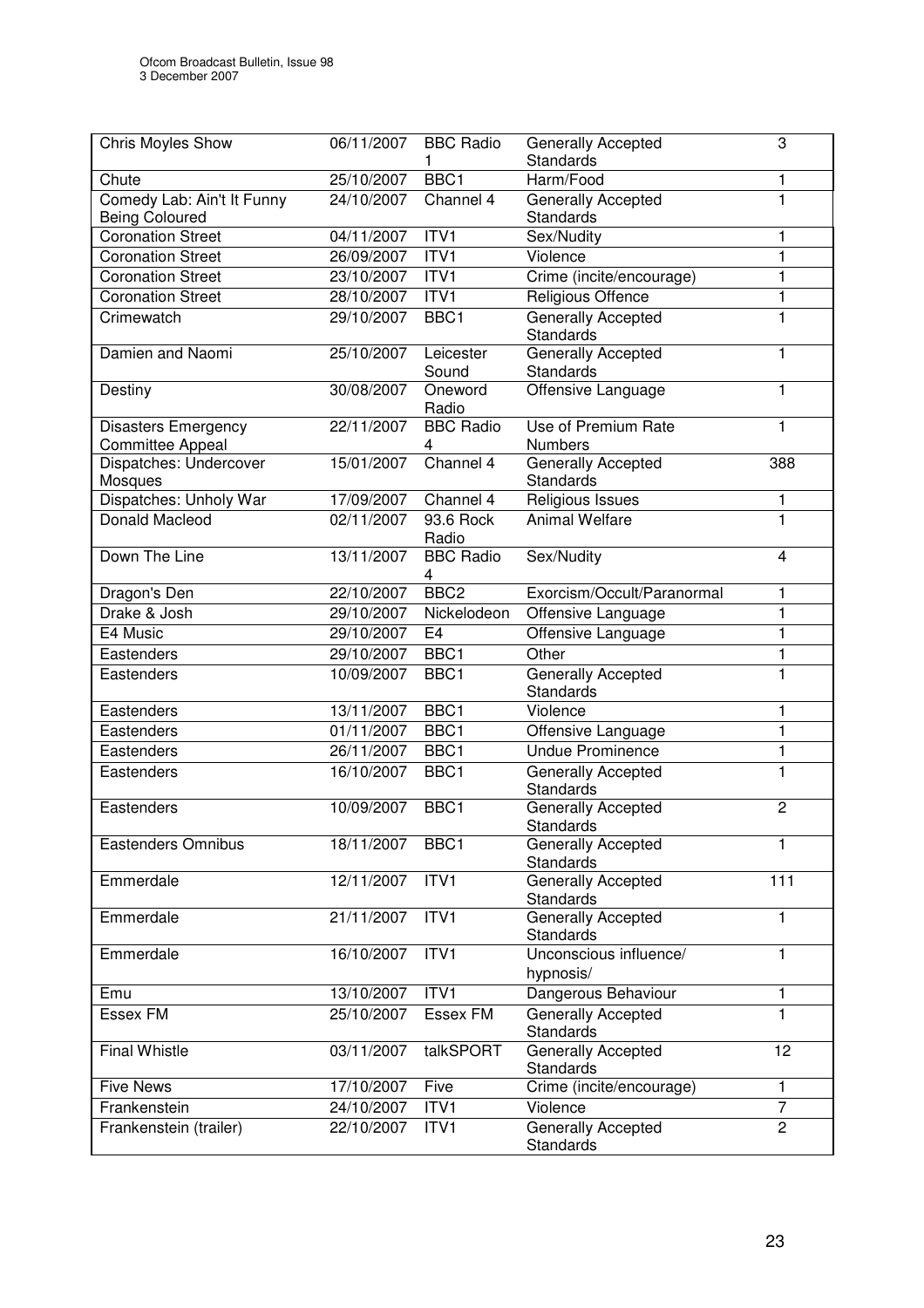| 29/10/2007<br><b>GMTV</b><br>ITV1<br>Due Impartiality/Bias<br>1<br>ITVI<br>Due Impartiality/Bias<br><b>GMTV</b><br>31/10/2007<br>1<br>U18s in Programmes<br>ITVI<br><b>GMTV</b><br>09/11/2007<br>1<br>Sex/Nudity<br>$\mathbf{1}$<br>Gay to Z<br>23/11/2007<br>Channel 4<br>$\mathbf{1}$<br>George Galloway<br>06/10/2007<br>talkSPORT<br>Religious Offence<br>$\mathbf{1}$<br>Gordon Ramsay's Kitchen<br>05/11/2007<br>Offensive Language<br>Channel 4<br>Nightmares (trailer)<br>ITVI<br><b>Half Broken Things</b><br>28/10/2007<br>Generally Accepted<br>1<br><b>Standards</b><br>Have I Got News for You<br>02/11/2007<br>BBC1<br><b>Generally Accepted</b><br>$\overline{2}$<br><b>Standards</b><br>Generally Accepted<br>Have I Got News for You<br>29/10/2007<br>BBC <sub>2</sub><br>$\mathbf{1}$<br>Standards<br>Hollyoaks<br>23/09/2007<br>Channel 4<br>Generally Accepted<br>1<br>Standards<br>Hollyoaks<br>30/10/2007<br>Channel 4<br>Sex/Nudity<br>1<br>Hollyoaks<br>25/10/2007<br>Violence<br>$\mathbf{1}$<br>E <sub>4</sub><br>Hollyoaks<br>$\mathbf{1}$<br>Violence<br>28/10/2007<br>Channel 4<br>How to Be a Property<br>1<br>04/11/2007<br>Five<br>Offensive Language<br>Developer<br>Human Guinea Pigs<br><b>Animal Welfare</b><br>12/11/2007<br>Five<br>1<br>I'm A Celebrity, Get Me Out of<br>4<br>22/11/2007<br>ITV <sub>2</sub><br><b>Animal Welfare</b><br>Here Now!<br>I'm A Celebrity, Get Me Out of<br>ITVI<br>26/11/2006<br>Generally Accepted<br>1<br><b>Standards</b><br>Here!<br>I'm A Celebrity, Get Me Out of<br>ITVI<br>19/11/2007<br><b>Animal Welfare</b><br>8<br>Here!<br>ITVI<br><b>Animal Welfare</b><br>I'm A Celebrity, Get Me Out of<br>15/11/2007<br>$\overline{2}$<br>Here!<br>I'm A Celebrity, Get Me Out of<br><b>ITV</b><br>Competitions<br>1<br>$\overline{\phantom{a}}$<br>Here!<br>I'm a Celebrity, Get Me Out of<br>ITVI<br><b>Animal Welfare</b><br>14/11/2007<br>1<br>Here!<br>I'm a Celebrity, Get Me Out of<br>20/11/2007<br>ITV1<br><b>Animal Welfare</b><br>$\mathbf{1}$<br>Here!<br>I'm a Celebrity, Get Me Out of<br>14/11/2007<br><b>Generally Accepted</b><br>ITV <sub>2</sub><br>1<br>Standards<br>Here Now!<br>17/10/2007<br>ITVI<br><b>ITV News</b><br>Due Impartiality/Bias<br>1<br>$\overline{2}$<br>01/11/2007<br>ITV1<br><b>ITV News</b><br>Generally Accepted<br>Standards<br><b>ITV News</b><br>19/10/2007<br>ITV1<br>1<br>Offensive Language<br>3<br>25/10/2007<br>Violence<br>Ice Hockey (trailer)<br>Five<br>India's Missing Girls: This<br>BBC <sub>2</sub><br>1<br>22/10/2007<br>Generally Accepted<br>World<br><b>Standards</b><br>Jack the Lads Weekly Wind-up<br>06/11/2007<br>Southern<br>Generally Accepted<br>1<br><b>FM</b><br><b>Standards</b><br>James Max<br>28/10/2007<br>talkSPORT<br>Use of Premium Rate<br>1<br><b>Numbers</b><br>26/09/2007<br>talkSPORT<br>Competitions<br>James Whale<br>1<br>1<br>Due Impartiality/Bias<br>Jeremy Vine<br>20/11/2007<br><b>BBC Radio</b><br>2<br>talkSPORT<br>Jon Gaunt<br>Competitions<br>1 | Funniest Ever You've Been<br>Framed! | 24/11/2007 | ITV1      | <b>Animal Welfare</b>        | 1            |
|-------------------------------------------------------------------------------------------------------------------------------------------------------------------------------------------------------------------------------------------------------------------------------------------------------------------------------------------------------------------------------------------------------------------------------------------------------------------------------------------------------------------------------------------------------------------------------------------------------------------------------------------------------------------------------------------------------------------------------------------------------------------------------------------------------------------------------------------------------------------------------------------------------------------------------------------------------------------------------------------------------------------------------------------------------------------------------------------------------------------------------------------------------------------------------------------------------------------------------------------------------------------------------------------------------------------------------------------------------------------------------------------------------------------------------------------------------------------------------------------------------------------------------------------------------------------------------------------------------------------------------------------------------------------------------------------------------------------------------------------------------------------------------------------------------------------------------------------------------------------------------------------------------------------------------------------------------------------------------------------------------------------------------------------------------------------------------------------------------------------------------------------------------------------------------------------------------------------------------------------------------------------------------------------------------------------------------------------------------------------------------------------------------------------------------------------------------------------------------------------------------------------------------------------------------------------------------------------------------------------------------------------------------------------------------------------------------------------------------------------------------------------------------------------------------------------------------------------------------------------------------------------------------------------------------------------------------------------------------------------------------------------------|--------------------------------------|------------|-----------|------------------------------|--------------|
|                                                                                                                                                                                                                                                                                                                                                                                                                                                                                                                                                                                                                                                                                                                                                                                                                                                                                                                                                                                                                                                                                                                                                                                                                                                                                                                                                                                                                                                                                                                                                                                                                                                                                                                                                                                                                                                                                                                                                                                                                                                                                                                                                                                                                                                                                                                                                                                                                                                                                                                                                                                                                                                                                                                                                                                                                                                                                                                                                                                                                         |                                      |            |           |                              |              |
|                                                                                                                                                                                                                                                                                                                                                                                                                                                                                                                                                                                                                                                                                                                                                                                                                                                                                                                                                                                                                                                                                                                                                                                                                                                                                                                                                                                                                                                                                                                                                                                                                                                                                                                                                                                                                                                                                                                                                                                                                                                                                                                                                                                                                                                                                                                                                                                                                                                                                                                                                                                                                                                                                                                                                                                                                                                                                                                                                                                                                         |                                      |            |           |                              |              |
|                                                                                                                                                                                                                                                                                                                                                                                                                                                                                                                                                                                                                                                                                                                                                                                                                                                                                                                                                                                                                                                                                                                                                                                                                                                                                                                                                                                                                                                                                                                                                                                                                                                                                                                                                                                                                                                                                                                                                                                                                                                                                                                                                                                                                                                                                                                                                                                                                                                                                                                                                                                                                                                                                                                                                                                                                                                                                                                                                                                                                         |                                      |            |           |                              |              |
|                                                                                                                                                                                                                                                                                                                                                                                                                                                                                                                                                                                                                                                                                                                                                                                                                                                                                                                                                                                                                                                                                                                                                                                                                                                                                                                                                                                                                                                                                                                                                                                                                                                                                                                                                                                                                                                                                                                                                                                                                                                                                                                                                                                                                                                                                                                                                                                                                                                                                                                                                                                                                                                                                                                                                                                                                                                                                                                                                                                                                         |                                      |            |           |                              |              |
|                                                                                                                                                                                                                                                                                                                                                                                                                                                                                                                                                                                                                                                                                                                                                                                                                                                                                                                                                                                                                                                                                                                                                                                                                                                                                                                                                                                                                                                                                                                                                                                                                                                                                                                                                                                                                                                                                                                                                                                                                                                                                                                                                                                                                                                                                                                                                                                                                                                                                                                                                                                                                                                                                                                                                                                                                                                                                                                                                                                                                         |                                      |            |           |                              |              |
|                                                                                                                                                                                                                                                                                                                                                                                                                                                                                                                                                                                                                                                                                                                                                                                                                                                                                                                                                                                                                                                                                                                                                                                                                                                                                                                                                                                                                                                                                                                                                                                                                                                                                                                                                                                                                                                                                                                                                                                                                                                                                                                                                                                                                                                                                                                                                                                                                                                                                                                                                                                                                                                                                                                                                                                                                                                                                                                                                                                                                         |                                      |            |           |                              |              |
|                                                                                                                                                                                                                                                                                                                                                                                                                                                                                                                                                                                                                                                                                                                                                                                                                                                                                                                                                                                                                                                                                                                                                                                                                                                                                                                                                                                                                                                                                                                                                                                                                                                                                                                                                                                                                                                                                                                                                                                                                                                                                                                                                                                                                                                                                                                                                                                                                                                                                                                                                                                                                                                                                                                                                                                                                                                                                                                                                                                                                         |                                      |            |           |                              |              |
|                                                                                                                                                                                                                                                                                                                                                                                                                                                                                                                                                                                                                                                                                                                                                                                                                                                                                                                                                                                                                                                                                                                                                                                                                                                                                                                                                                                                                                                                                                                                                                                                                                                                                                                                                                                                                                                                                                                                                                                                                                                                                                                                                                                                                                                                                                                                                                                                                                                                                                                                                                                                                                                                                                                                                                                                                                                                                                                                                                                                                         |                                      |            |           |                              |              |
|                                                                                                                                                                                                                                                                                                                                                                                                                                                                                                                                                                                                                                                                                                                                                                                                                                                                                                                                                                                                                                                                                                                                                                                                                                                                                                                                                                                                                                                                                                                                                                                                                                                                                                                                                                                                                                                                                                                                                                                                                                                                                                                                                                                                                                                                                                                                                                                                                                                                                                                                                                                                                                                                                                                                                                                                                                                                                                                                                                                                                         |                                      |            |           |                              |              |
|                                                                                                                                                                                                                                                                                                                                                                                                                                                                                                                                                                                                                                                                                                                                                                                                                                                                                                                                                                                                                                                                                                                                                                                                                                                                                                                                                                                                                                                                                                                                                                                                                                                                                                                                                                                                                                                                                                                                                                                                                                                                                                                                                                                                                                                                                                                                                                                                                                                                                                                                                                                                                                                                                                                                                                                                                                                                                                                                                                                                                         |                                      |            |           |                              |              |
|                                                                                                                                                                                                                                                                                                                                                                                                                                                                                                                                                                                                                                                                                                                                                                                                                                                                                                                                                                                                                                                                                                                                                                                                                                                                                                                                                                                                                                                                                                                                                                                                                                                                                                                                                                                                                                                                                                                                                                                                                                                                                                                                                                                                                                                                                                                                                                                                                                                                                                                                                                                                                                                                                                                                                                                                                                                                                                                                                                                                                         |                                      |            |           |                              |              |
|                                                                                                                                                                                                                                                                                                                                                                                                                                                                                                                                                                                                                                                                                                                                                                                                                                                                                                                                                                                                                                                                                                                                                                                                                                                                                                                                                                                                                                                                                                                                                                                                                                                                                                                                                                                                                                                                                                                                                                                                                                                                                                                                                                                                                                                                                                                                                                                                                                                                                                                                                                                                                                                                                                                                                                                                                                                                                                                                                                                                                         |                                      |            |           |                              |              |
|                                                                                                                                                                                                                                                                                                                                                                                                                                                                                                                                                                                                                                                                                                                                                                                                                                                                                                                                                                                                                                                                                                                                                                                                                                                                                                                                                                                                                                                                                                                                                                                                                                                                                                                                                                                                                                                                                                                                                                                                                                                                                                                                                                                                                                                                                                                                                                                                                                                                                                                                                                                                                                                                                                                                                                                                                                                                                                                                                                                                                         |                                      |            |           |                              |              |
|                                                                                                                                                                                                                                                                                                                                                                                                                                                                                                                                                                                                                                                                                                                                                                                                                                                                                                                                                                                                                                                                                                                                                                                                                                                                                                                                                                                                                                                                                                                                                                                                                                                                                                                                                                                                                                                                                                                                                                                                                                                                                                                                                                                                                                                                                                                                                                                                                                                                                                                                                                                                                                                                                                                                                                                                                                                                                                                                                                                                                         |                                      |            |           |                              |              |
|                                                                                                                                                                                                                                                                                                                                                                                                                                                                                                                                                                                                                                                                                                                                                                                                                                                                                                                                                                                                                                                                                                                                                                                                                                                                                                                                                                                                                                                                                                                                                                                                                                                                                                                                                                                                                                                                                                                                                                                                                                                                                                                                                                                                                                                                                                                                                                                                                                                                                                                                                                                                                                                                                                                                                                                                                                                                                                                                                                                                                         |                                      |            |           |                              |              |
|                                                                                                                                                                                                                                                                                                                                                                                                                                                                                                                                                                                                                                                                                                                                                                                                                                                                                                                                                                                                                                                                                                                                                                                                                                                                                                                                                                                                                                                                                                                                                                                                                                                                                                                                                                                                                                                                                                                                                                                                                                                                                                                                                                                                                                                                                                                                                                                                                                                                                                                                                                                                                                                                                                                                                                                                                                                                                                                                                                                                                         |                                      |            |           |                              |              |
|                                                                                                                                                                                                                                                                                                                                                                                                                                                                                                                                                                                                                                                                                                                                                                                                                                                                                                                                                                                                                                                                                                                                                                                                                                                                                                                                                                                                                                                                                                                                                                                                                                                                                                                                                                                                                                                                                                                                                                                                                                                                                                                                                                                                                                                                                                                                                                                                                                                                                                                                                                                                                                                                                                                                                                                                                                                                                                                                                                                                                         |                                      |            |           |                              |              |
|                                                                                                                                                                                                                                                                                                                                                                                                                                                                                                                                                                                                                                                                                                                                                                                                                                                                                                                                                                                                                                                                                                                                                                                                                                                                                                                                                                                                                                                                                                                                                                                                                                                                                                                                                                                                                                                                                                                                                                                                                                                                                                                                                                                                                                                                                                                                                                                                                                                                                                                                                                                                                                                                                                                                                                                                                                                                                                                                                                                                                         |                                      |            |           |                              |              |
|                                                                                                                                                                                                                                                                                                                                                                                                                                                                                                                                                                                                                                                                                                                                                                                                                                                                                                                                                                                                                                                                                                                                                                                                                                                                                                                                                                                                                                                                                                                                                                                                                                                                                                                                                                                                                                                                                                                                                                                                                                                                                                                                                                                                                                                                                                                                                                                                                                                                                                                                                                                                                                                                                                                                                                                                                                                                                                                                                                                                                         |                                      |            |           |                              |              |
|                                                                                                                                                                                                                                                                                                                                                                                                                                                                                                                                                                                                                                                                                                                                                                                                                                                                                                                                                                                                                                                                                                                                                                                                                                                                                                                                                                                                                                                                                                                                                                                                                                                                                                                                                                                                                                                                                                                                                                                                                                                                                                                                                                                                                                                                                                                                                                                                                                                                                                                                                                                                                                                                                                                                                                                                                                                                                                                                                                                                                         |                                      |            |           |                              |              |
|                                                                                                                                                                                                                                                                                                                                                                                                                                                                                                                                                                                                                                                                                                                                                                                                                                                                                                                                                                                                                                                                                                                                                                                                                                                                                                                                                                                                                                                                                                                                                                                                                                                                                                                                                                                                                                                                                                                                                                                                                                                                                                                                                                                                                                                                                                                                                                                                                                                                                                                                                                                                                                                                                                                                                                                                                                                                                                                                                                                                                         |                                      |            |           |                              |              |
|                                                                                                                                                                                                                                                                                                                                                                                                                                                                                                                                                                                                                                                                                                                                                                                                                                                                                                                                                                                                                                                                                                                                                                                                                                                                                                                                                                                                                                                                                                                                                                                                                                                                                                                                                                                                                                                                                                                                                                                                                                                                                                                                                                                                                                                                                                                                                                                                                                                                                                                                                                                                                                                                                                                                                                                                                                                                                                                                                                                                                         |                                      |            |           |                              |              |
|                                                                                                                                                                                                                                                                                                                                                                                                                                                                                                                                                                                                                                                                                                                                                                                                                                                                                                                                                                                                                                                                                                                                                                                                                                                                                                                                                                                                                                                                                                                                                                                                                                                                                                                                                                                                                                                                                                                                                                                                                                                                                                                                                                                                                                                                                                                                                                                                                                                                                                                                                                                                                                                                                                                                                                                                                                                                                                                                                                                                                         |                                      |            |           |                              |              |
|                                                                                                                                                                                                                                                                                                                                                                                                                                                                                                                                                                                                                                                                                                                                                                                                                                                                                                                                                                                                                                                                                                                                                                                                                                                                                                                                                                                                                                                                                                                                                                                                                                                                                                                                                                                                                                                                                                                                                                                                                                                                                                                                                                                                                                                                                                                                                                                                                                                                                                                                                                                                                                                                                                                                                                                                                                                                                                                                                                                                                         |                                      |            |           |                              |              |
|                                                                                                                                                                                                                                                                                                                                                                                                                                                                                                                                                                                                                                                                                                                                                                                                                                                                                                                                                                                                                                                                                                                                                                                                                                                                                                                                                                                                                                                                                                                                                                                                                                                                                                                                                                                                                                                                                                                                                                                                                                                                                                                                                                                                                                                                                                                                                                                                                                                                                                                                                                                                                                                                                                                                                                                                                                                                                                                                                                                                                         |                                      |            |           |                              |              |
|                                                                                                                                                                                                                                                                                                                                                                                                                                                                                                                                                                                                                                                                                                                                                                                                                                                                                                                                                                                                                                                                                                                                                                                                                                                                                                                                                                                                                                                                                                                                                                                                                                                                                                                                                                                                                                                                                                                                                                                                                                                                                                                                                                                                                                                                                                                                                                                                                                                                                                                                                                                                                                                                                                                                                                                                                                                                                                                                                                                                                         |                                      |            |           |                              |              |
|                                                                                                                                                                                                                                                                                                                                                                                                                                                                                                                                                                                                                                                                                                                                                                                                                                                                                                                                                                                                                                                                                                                                                                                                                                                                                                                                                                                                                                                                                                                                                                                                                                                                                                                                                                                                                                                                                                                                                                                                                                                                                                                                                                                                                                                                                                                                                                                                                                                                                                                                                                                                                                                                                                                                                                                                                                                                                                                                                                                                                         |                                      |            |           |                              |              |
|                                                                                                                                                                                                                                                                                                                                                                                                                                                                                                                                                                                                                                                                                                                                                                                                                                                                                                                                                                                                                                                                                                                                                                                                                                                                                                                                                                                                                                                                                                                                                                                                                                                                                                                                                                                                                                                                                                                                                                                                                                                                                                                                                                                                                                                                                                                                                                                                                                                                                                                                                                                                                                                                                                                                                                                                                                                                                                                                                                                                                         |                                      |            |           |                              |              |
|                                                                                                                                                                                                                                                                                                                                                                                                                                                                                                                                                                                                                                                                                                                                                                                                                                                                                                                                                                                                                                                                                                                                                                                                                                                                                                                                                                                                                                                                                                                                                                                                                                                                                                                                                                                                                                                                                                                                                                                                                                                                                                                                                                                                                                                                                                                                                                                                                                                                                                                                                                                                                                                                                                                                                                                                                                                                                                                                                                                                                         |                                      |            |           |                              |              |
|                                                                                                                                                                                                                                                                                                                                                                                                                                                                                                                                                                                                                                                                                                                                                                                                                                                                                                                                                                                                                                                                                                                                                                                                                                                                                                                                                                                                                                                                                                                                                                                                                                                                                                                                                                                                                                                                                                                                                                                                                                                                                                                                                                                                                                                                                                                                                                                                                                                                                                                                                                                                                                                                                                                                                                                                                                                                                                                                                                                                                         |                                      |            |           |                              |              |
|                                                                                                                                                                                                                                                                                                                                                                                                                                                                                                                                                                                                                                                                                                                                                                                                                                                                                                                                                                                                                                                                                                                                                                                                                                                                                                                                                                                                                                                                                                                                                                                                                                                                                                                                                                                                                                                                                                                                                                                                                                                                                                                                                                                                                                                                                                                                                                                                                                                                                                                                                                                                                                                                                                                                                                                                                                                                                                                                                                                                                         |                                      |            |           |                              |              |
|                                                                                                                                                                                                                                                                                                                                                                                                                                                                                                                                                                                                                                                                                                                                                                                                                                                                                                                                                                                                                                                                                                                                                                                                                                                                                                                                                                                                                                                                                                                                                                                                                                                                                                                                                                                                                                                                                                                                                                                                                                                                                                                                                                                                                                                                                                                                                                                                                                                                                                                                                                                                                                                                                                                                                                                                                                                                                                                                                                                                                         |                                      |            |           |                              |              |
|                                                                                                                                                                                                                                                                                                                                                                                                                                                                                                                                                                                                                                                                                                                                                                                                                                                                                                                                                                                                                                                                                                                                                                                                                                                                                                                                                                                                                                                                                                                                                                                                                                                                                                                                                                                                                                                                                                                                                                                                                                                                                                                                                                                                                                                                                                                                                                                                                                                                                                                                                                                                                                                                                                                                                                                                                                                                                                                                                                                                                         |                                      |            |           |                              |              |
|                                                                                                                                                                                                                                                                                                                                                                                                                                                                                                                                                                                                                                                                                                                                                                                                                                                                                                                                                                                                                                                                                                                                                                                                                                                                                                                                                                                                                                                                                                                                                                                                                                                                                                                                                                                                                                                                                                                                                                                                                                                                                                                                                                                                                                                                                                                                                                                                                                                                                                                                                                                                                                                                                                                                                                                                                                                                                                                                                                                                                         |                                      |            |           |                              |              |
|                                                                                                                                                                                                                                                                                                                                                                                                                                                                                                                                                                                                                                                                                                                                                                                                                                                                                                                                                                                                                                                                                                                                                                                                                                                                                                                                                                                                                                                                                                                                                                                                                                                                                                                                                                                                                                                                                                                                                                                                                                                                                                                                                                                                                                                                                                                                                                                                                                                                                                                                                                                                                                                                                                                                                                                                                                                                                                                                                                                                                         |                                      |            |           |                              |              |
|                                                                                                                                                                                                                                                                                                                                                                                                                                                                                                                                                                                                                                                                                                                                                                                                                                                                                                                                                                                                                                                                                                                                                                                                                                                                                                                                                                                                                                                                                                                                                                                                                                                                                                                                                                                                                                                                                                                                                                                                                                                                                                                                                                                                                                                                                                                                                                                                                                                                                                                                                                                                                                                                                                                                                                                                                                                                                                                                                                                                                         |                                      |            |           |                              |              |
|                                                                                                                                                                                                                                                                                                                                                                                                                                                                                                                                                                                                                                                                                                                                                                                                                                                                                                                                                                                                                                                                                                                                                                                                                                                                                                                                                                                                                                                                                                                                                                                                                                                                                                                                                                                                                                                                                                                                                                                                                                                                                                                                                                                                                                                                                                                                                                                                                                                                                                                                                                                                                                                                                                                                                                                                                                                                                                                                                                                                                         | Jon Gaunt                            | 15/11/2007 | talkSPORT | <b>Commercial References</b> | $\mathbf{1}$ |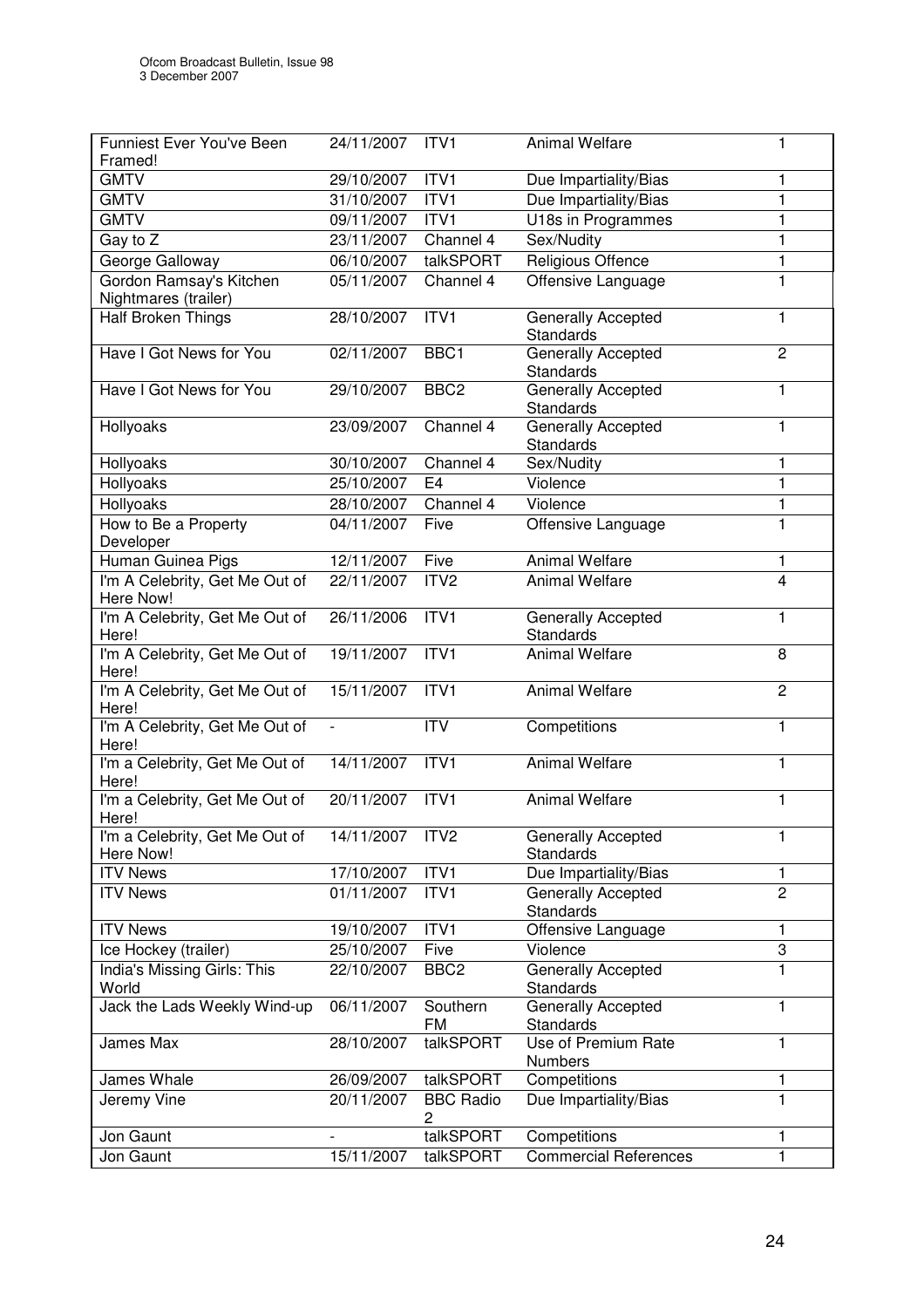| Jonathan Ross                            | 13/10/2007 | <b>BBC Radio</b><br>2     | Crime (incite/encourage)                      |              |
|------------------------------------------|------------|---------------------------|-----------------------------------------------|--------------|
| Katie & Peter: Unleashed                 | 12/11/2007 | ITV <sub>2</sub>          | Generally Accepted<br><b>Standards</b>        | 1            |
| Katy Brand's Big Ass Show                | 02/11/2007 | ITV <sub>2</sub>          | <b>Animal Welfare</b>                         | 3            |
| Katy Brand's Big Ass Show                | 26/10/2007 | ITV2                      | Religious Offence                             | 1            |
| Katy Brand's Big Ass Show                | 26/10/2007 | ITV <sub>2</sub>          | <b>Generally Accepted</b><br><b>Standards</b> | 1            |
| Michael Jackson: What Really<br>Happened | 24/10/2007 | Channel 4                 | Inaccuracy/Misleading                         | 135          |
| <b>MobileAct Unsigned</b>                | 04/11/2007 | Channel 4                 | Due Impartiality/Bias                         | 1            |
| More4 News                               | 31/10/2007 | More4                     | <b>Generally Accepted</b><br><b>Standards</b> | 1            |
| Most Haunted (trailer)                   | 17/10/2007 | Living TV                 | Generally Accepted<br><b>Standards</b>        | 1            |
| Most Haunted Live: Halloween<br>2007     | 27/10/2007 | Living                    | Religious Offence                             | 6            |
| Most Haunted Live: Halloween<br>2007     | 27/10/2007 | Living                    | Dangerous Behaviour                           | 1            |
| Most Haunted Live: Halloween<br>2007     | 31/10/2007 | Living                    | Inaccuracy/Misleading                         | 3            |
| Most Haunted Live: Halloween<br>2007     | 29/10/2007 | Living                    | Generally Accepted<br>Standards               | 1            |
| Most Haunted Live: Halloween<br>2007     | 31/10/2007 | Living                    | Exorcism/Occult/Paranormal                    | 1            |
| My Spy Family                            | 07/11/2007 | Boomerang                 | Sex/Nudity                                    | 3            |
| <b>News</b>                              | 02/11/2007 | Leicester<br>Sound        | Inaccuracy/Misleading                         | 4            |
| <b>News</b>                              | 22/10/2007 | ITV1                      | Inaccuracy/Misleading                         | 1            |
| Newsnight                                | 17/10/2007 | BBC <sub>2</sub>          | <b>Generally Accepted</b><br><b>Standards</b> | 1            |
| Newsnight                                | 08/10/2007 | BBC <sub>2</sub>          | Generally Accepted<br>Standards               | 1            |
| Ollie Hayes                              |            | Hallam FM                 | Use of Premium Rate<br><b>Numbers</b>         | 1            |
| Panorama                                 | 12/11/2007 | BBC1                      | Due Impartiality/Bias                         | 1            |
| Parkinson                                | 03/11/2007 | ITV1                      | Generally Accepted<br>Standards               | $\mathbf{1}$ |
| Postcode Challenge                       | 19/11/2007 | <b>STV</b>                | <b>Commercial References</b>                  | 1            |
| <b>Question Time</b>                     | 25/10/2007 | BBC1                      | Generally Accepted<br>Standards               | 1            |
| Radio Broadland                          | 01/10/2007 | Radio<br><b>Broadland</b> | Competitions                                  | 1            |
| Ramsay's Kitchen Nightmares              | 20/11/2007 | Channel 4                 | Inaccuracy/Misleading                         | 2            |
| Ramsay's Kitchen Nightmares              | 20/11/2007 | Channel 4                 | Offensive Language                            | 1            |
| Ramsay's Kitchen Nightmares              | 13/11/2007 | Channel 4                 | Offensive Language                            | 1            |
| Ramsay's Kitchen Nightmares              | 30/10/2007 | Channel 4                 | <b>Generally Accepted</b><br><b>Standards</b> | 1            |
| Ramsay's Kitchen Nightmares              | 30/10/2007 | Channel 4                 | Offensive Language                            | 1            |
| Ramsay's Kitchen Nightmares              | 13/11/2007 | Channel 4                 | Inaccuracy/Misleading                         | $\mathbf{1}$ |
| <b>Real Football Factories</b>           | 03/11/2007 | Virgin1                   | Violence                                      | 1            |
| Real Radio                               | 10/10/2007 | <b>Real Radio</b>         | Competitions                                  | 1            |
| <b>Real Rescue</b>                       | 05/11/2007 | BBC1                      | Other                                         | 1            |
| Rebus                                    | 12/10/2007 | ITV1                      | Offensive Language                            | $\mathbf{1}$ |
| Rick Stein's Mediterranean<br>Escapes    | 01/11/2007 | BBC <sub>2</sub>          | Sex/Nudity                                    | 1            |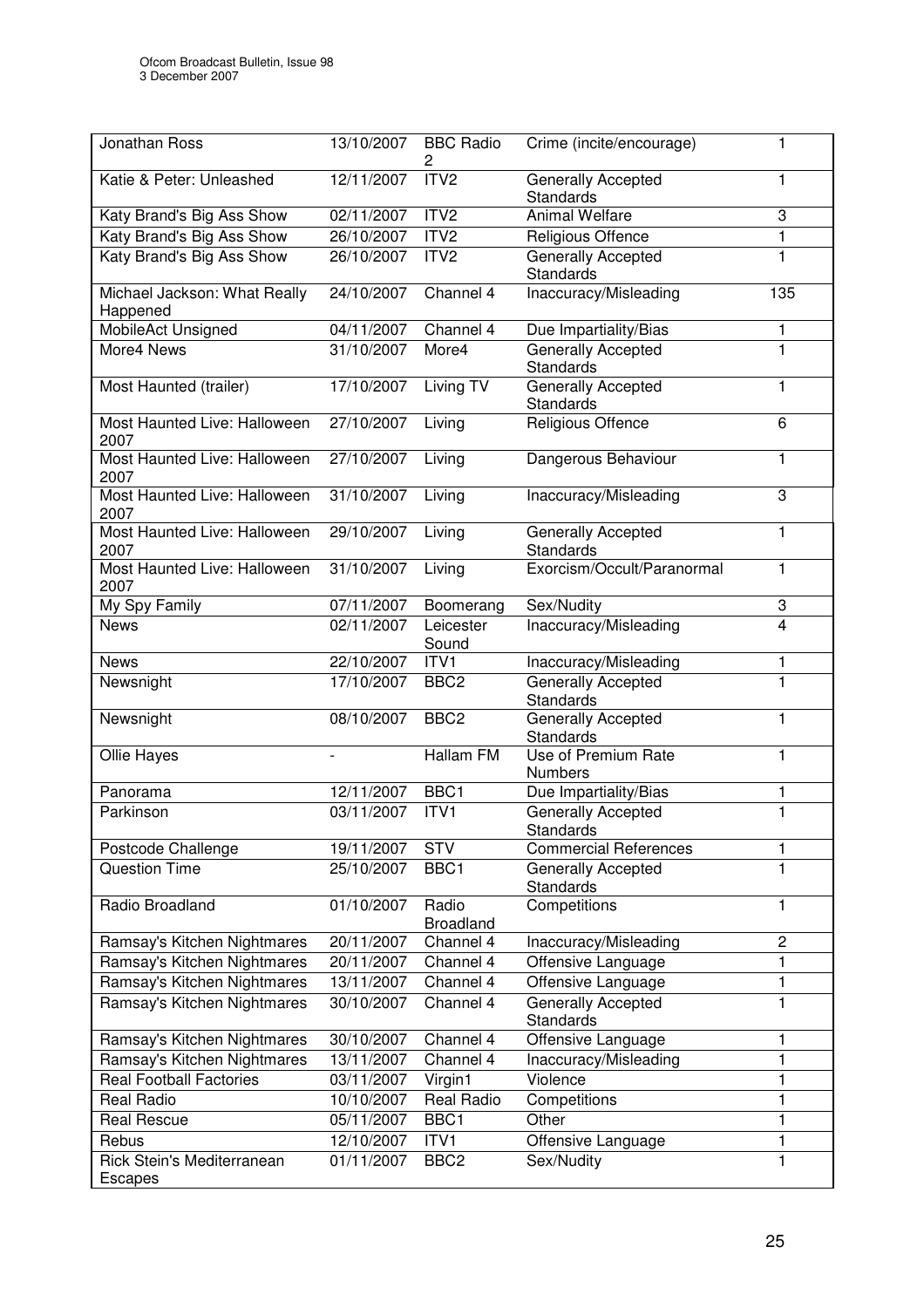| <b>Russell Brand</b>                            | 17/11/2007 | <b>BBC Radio</b><br>2      | Sex/Nudity                             | 1              |
|-------------------------------------------------|------------|----------------------------|----------------------------------------|----------------|
| Saturday Cooks!                                 | 10/11/2007 | ITV1                       | Use of Premium Rate<br><b>Numbers</b>  | 1              |
| Shane Richie's Playlist                         | 17/10/2007 | ITVI                       | Generally Accepted<br><b>Standards</b> | 1              |
| Simon Mayo                                      | 09/11/2007 | <b>BBC Radio</b><br>5 Live | Due Impartiality/Bias                  | $\mathbf{1}$   |
| <b>Sky News</b>                                 | 01/10/2007 | <b>Sky News</b>            | Inaccuracy/Misleading                  | 1              |
| <b>Sky News</b>                                 | 29/10/2007 | <b>Sky News</b>            | Generally Accepted<br>Standards        | 1              |
| Soccer AM                                       | 03/11/2007 | Sky One                    | Generally Accepted<br><b>Standards</b> | 1              |
| Something for the Weekend                       | 28/10/2007 | BBC <sub>2</sub>           | Crime (incite/encourage)               | 1              |
| <b>Street Wars</b>                              | 03/11/2007 | <b>Sky Three</b>           | Generally Accepted<br><b>Standards</b> | $\mathbf{1}$   |
| <b>Strictly Come Dancing</b>                    | 10/11/2007 | BBC1                       | Use of Premium Rate<br><b>Numbers</b>  | $\mathbf{1}$   |
| TMi                                             | 27/10/2007 | BBC <sub>2</sub>           | Generally Accepted<br>Standards        | 1              |
| TV is Dead                                      | 16/10/2007 | Channel 4                  | Offensive Language                     | 1              |
| The Alan Titchmarsh Show                        | 02/10/2007 | ITV1                       | Sex/Nudity                             | 1              |
| The Bill                                        | 18/10/2007 | ITVI                       | Inaccuracy/Misleading                  | 1              |
| The Enforcers                                   | 14/11/2007 | BBC1                       | Inaccuracy/Misleading                  | $\overline{2}$ |
| The Gadget Show                                 | 12/11/2007 | Five                       | Inaccuracy/Misleading                  | 1              |
| The Graham Norton Show                          | 18/10/2007 | BBC <sub>2</sub>           | Offensive Language                     | 1              |
| The Graham Norton Show                          | 01/11/2007 | BBC <sub>2</sub>           | Sex/Nudity                             | 3              |
| The Gunpowder Plot:                             | 05/11/2007 | ITV4                       | Generally Accepted                     | $\mathbf{1}$   |
| <b>Exploding the Legend</b>                     |            |                            | <b>Standards</b>                       |                |
| The Hotel Inspector                             | 12/11/2007 | Five Life                  | Offensive Language                     | $\mathbf{1}$   |
| The Jeremy Kyle Show                            | 11/10/2007 | ITV <sub>2</sub>           | U18s in Programmes                     | 1              |
| The Most Annoying Pop<br>Songs  We Hate to Love | 16/10/2007 | BBC <sub>3</sub>           | Offensive Language                     | $\mathbf{1}$   |
| The ONE Show                                    | 20/11/2007 | BBC1                       | Offensive Language                     | 1              |
| The Paul O' Grady Show                          | 10/10/2007 | Channel 4                  | Generally Accepted<br>Standards        | 1              |
| The Politics Show                               | 18/11/2007 | BBC <sub>1</sub>           | Other                                  | 1              |
| The Simpsons                                    | 26/10/2007 | Sky One                    | Offensive Language                     | 1              |
| The Weather Man                                 | 19/10/2007 | <b>Sky Movies</b>          | Offensive Language                     | $\mathbf{1}$   |
| The Wright Stuff                                | 25/10/2007 | Five                       | Generally Accepted<br>Standards        | $\overline{2}$ |
| The Wright Stuff                                | 24/10/2007 | Five                       | Religious Offence                      | 3              |
| The Wright Stuff                                | 24/10/2007 | Five                       | <b>Generally Accepted</b><br>Standards | 1              |
| The Wright Stuff                                |            | Five                       | <b>Use of Premium Rate</b><br>Numbers  | 1              |
| The Wright Stuff                                | 15/10/2007 | Five                       | Generally Accepted<br>Standards        | $\mathbf{1}$   |
| The X Factor                                    | 27/10/2007 | ITV1                       | Generally Accepted<br>Standards        | $\overline{4}$ |
| The X Factor                                    | 27/10/2007 | ITV1                       | Inaccuracy/Misleading                  | 5              |
| The X Factor                                    | 03/11/2007 | ITV1                       | Sex/Nudity                             | 3              |
| The X Factor                                    | 11/11/2007 | ITV1                       | Generally Accepted<br>Standards        | $\overline{2}$ |
| The X Factor                                    | 20/10/2007 | ITV1                       | Sex/Nudity                             | $\overline{4}$ |
| The X Factor - The Results                      | 03/11/2007 | ITV1                       | Offensive Language                     | 3              |
| The Xtra Factor                                 | 27/10/2007 | ITV <sub>2</sub>           | Violence                               | 1              |